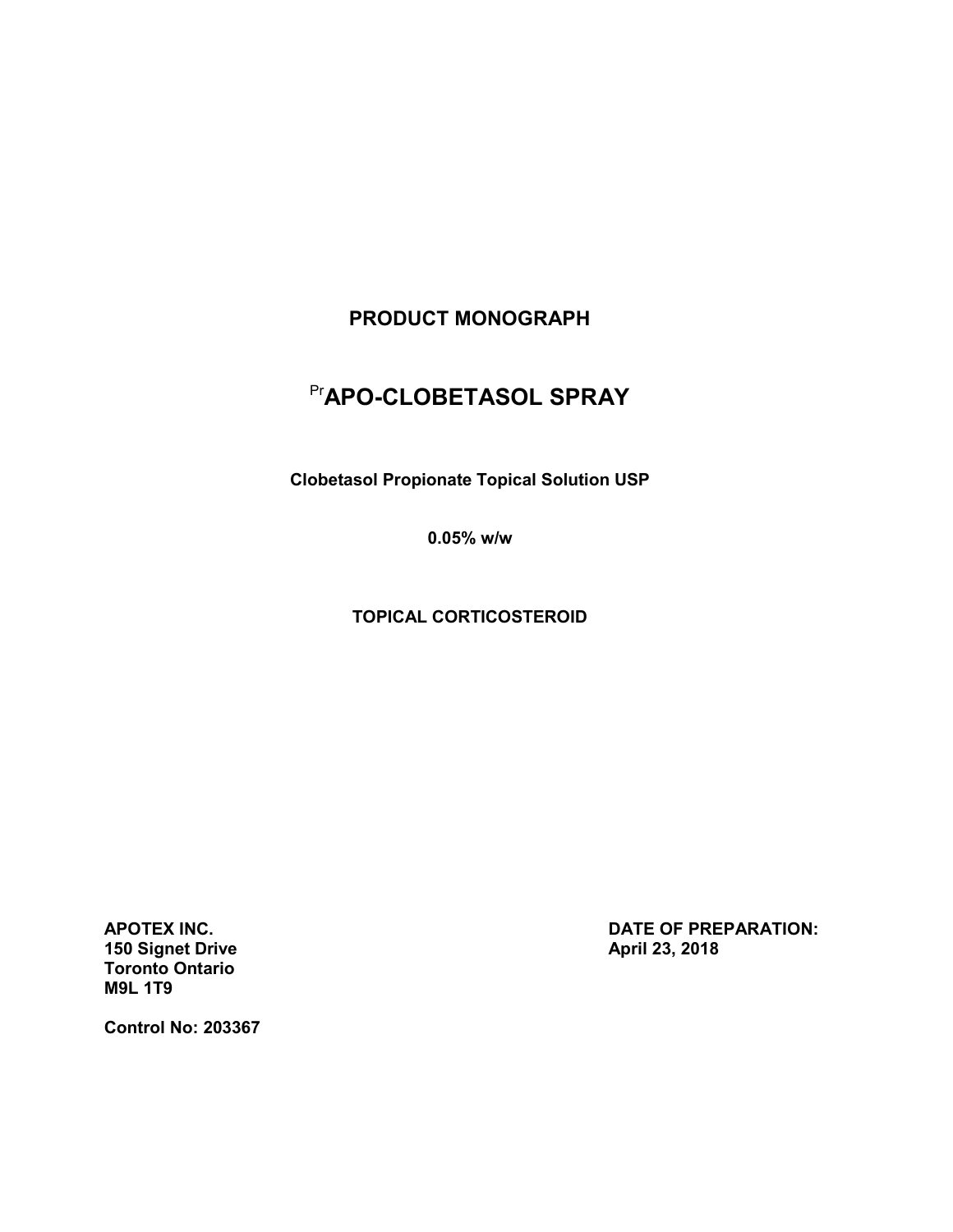# **Table of Contents**

| 21 |
|----|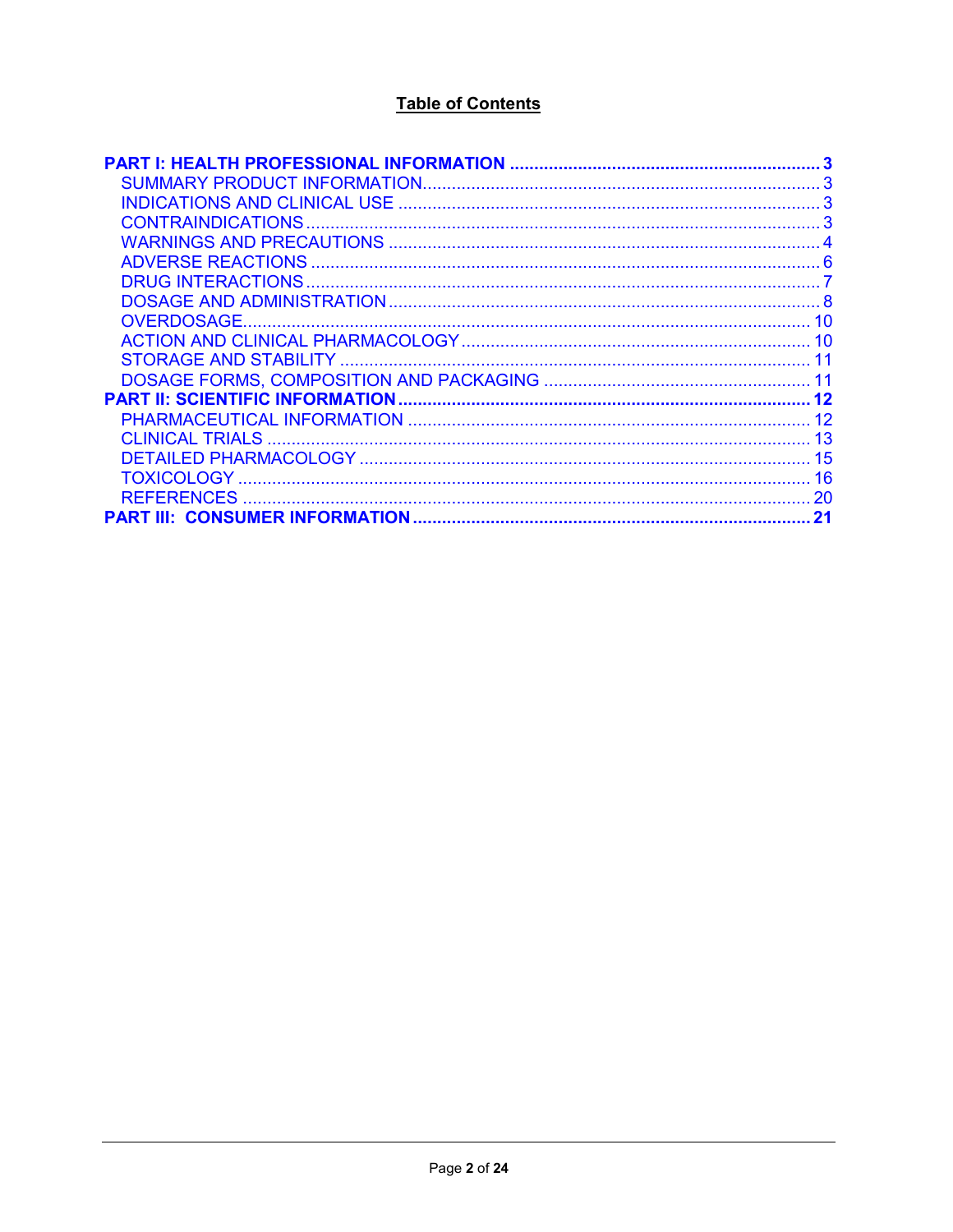# **PrAPO-CLOBETASOL SPRAY**

# **Clobetasol Propionate Topical Solution USP**

### **PART I: HEALTH PROFESSIONAL INFORMATION**

### <span id="page-2-1"></span><span id="page-2-0"></span>**SUMMARY PRODUCT INFORMATION**

| <b>Route of</b><br><b>Administration</b> | Dosage Form /<br><b>Strength</b> | <b>All Nonmedicinal Ingredients</b>                                             |
|------------------------------------------|----------------------------------|---------------------------------------------------------------------------------|
| Topical (spray)                          | Solution, 0.05% w/w              | Ethyl Alcohol, Isopropyl Myristate, Sodium<br>Lauryl Sulphate, Undecylenic Acid |

### <span id="page-2-2"></span>**INDICATIONS AND CLINICAL USE**

APO-CLOBETASOL SPRAY (clobetasol propionate topical solution USP), 0.05% is indicated for:

• the treatment of moderate to severe plaque psoriasis.

APO-CLOBETASOL SPRAY, 0.05% is not indicated for long-term use. Patients should be instructed to use APO-CLOBETASOL SPRAY for the minimum amount of time necessary. Intermittent use has not been studied.

APO-CLOBETASOL SPRAY is a super-high potent topical corticosteroid formulation, indicated for use in the treatment of subjects 18 years of age and older. Treatment should be limited to a maximum of four consecutive weeks, and the total dose per week should not exceed 50 mL (50 g) per week (see **DOSAGE AND ADMINISTRATION**).

### **Geriatrics (> 65 years of age):**

Limited data are available. See **WARNINGS AND PRECAUTIONS**.

### **Pediatrics (< 18 years of age):**

<span id="page-2-3"></span>No data are available.

### **CONTRAINDICATIONS**

• Patients who are hypersensitive to clobetasol propionate, to corticosteroids, or to any ingredient in the formulation or component of the container. For a complete listing, see the **DOSAGE FORMS, COMPOSITION AND PACKAGING** section of the Product Monograph.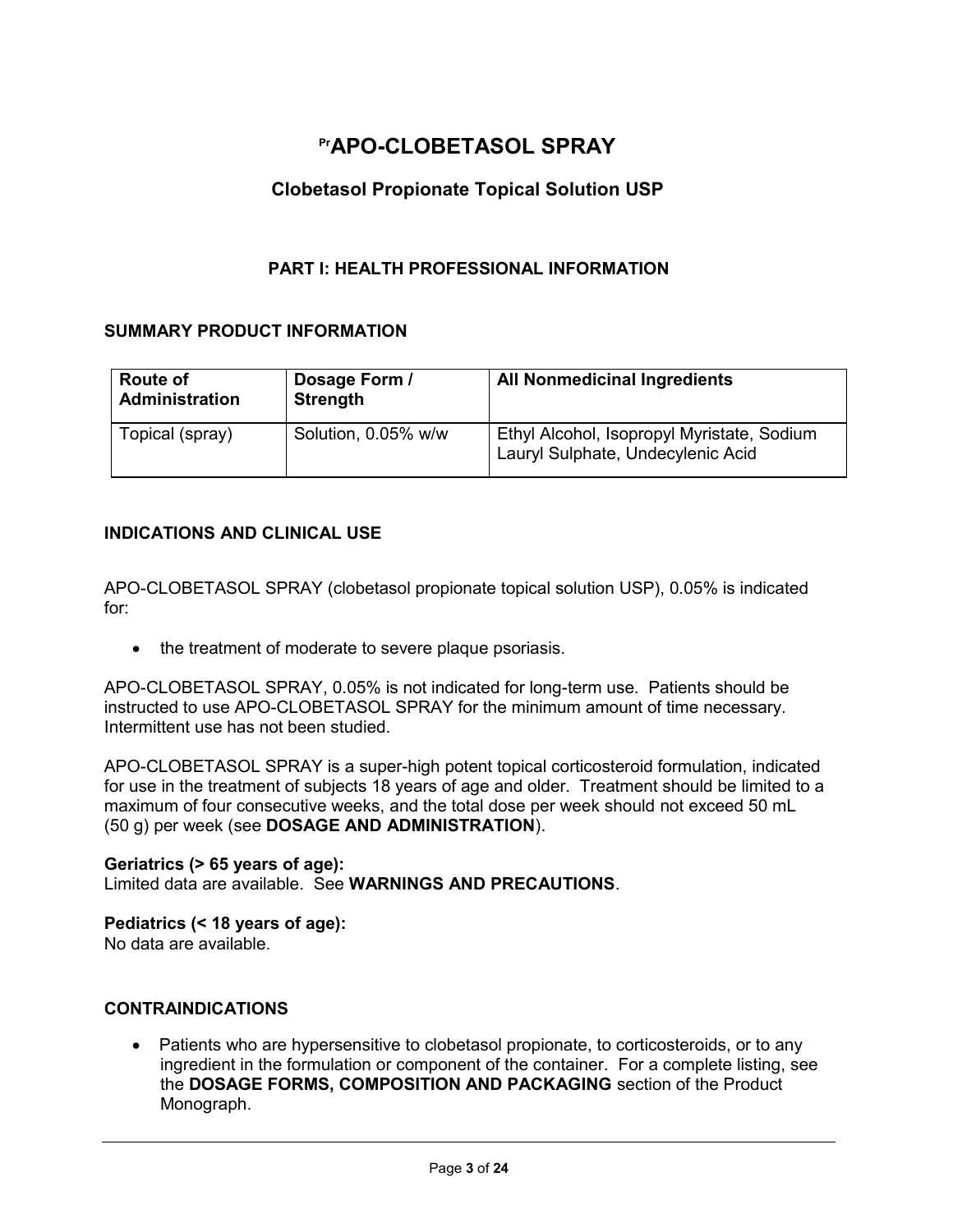• Patients with untreated tubercular, bacterial, or fungal infections involving the skin, and in certain viral diseases such as herpes simplex, chickenpox, and vaccinia.

### <span id="page-3-0"></span>**WARNINGS AND PRECAUTIONS**

#### **General**

Use in those under 18 years of age is not recommended.

APO-CLOBETASOL SPRAY, 0.05% should not be used under occlusive dressing, over extensive areas, or on the face, axillae, or scrotum, as sufficient absorption may occur to give rise to adrenal suppression and other systemic effects.

In the presence of fungal infections, an appropriate antifungal treatment should be instituted and APO-CLOBETASOL SPRAY, 0.05% should be discontinued until the fungal infection is cured. In the presence of a bacterial infection, an appropriate antibacterial agent should be instituted. If a favorable response does not occur promptly, APO-CLOBETASOL SPRAY, 0.05% should be discontinued until the bacterial infection is adequately controlled.

#### **Carcinogenesis and Mutagenesis** See **TOXICOLOGY**.

### **Endocrine and Metabolism**

Systemic absorption of topical corticosteroids has caused reversible adrenal suppression with the potential for glucocorticosteroid insufficiency after withdrawal of treatment. Manifestations of Cushing's syndrome, hyperglycemia, and glucosuria can also be produced in some patients by systemic absorption of topical corticosteroids while on treatment.

Conditions which increase systemic absorption include the application of the more potent steroids, use over large surface areas, prolonged use, and the addition of occlusive dressings. Therefore, patients applying a topical steroid to a large surface area or to areas under occlusion should be evaluated periodically for evidence of adrenal suppression (see **Monitoring and Laboratory Tests**). If adrenal suppression is noted, an attempt should be made to withdraw the drug, to reduce the frequency of application, or to substitute a less potent steroid. Recovery of HPA axis function is generally prompt upon discontinuation of topical corticosteroids. Infrequently, signs and symptoms of glucocorticosteroid insufficiency may occur, requiring supplemental systemic corticosteroids. For information on systemic supplementation, see the Prescribing Information for those products.

Two studies were conducted to evaluate the effect of twice daily applications of clobetasol propionate topical solution, 0.05% on HPA axis function in adults with plaque psoriasis covering at least 20% of their body. Study duration was two or four weeks. In the first study four of 14 (29%) patients displayed adrenal suppression after four weeks of use. In the second study, four of 19 (21%) of patients in the two week treatment group and four of 17 (24%) of patients in the four week treatment group displayed adrenal suppression. Suppression was transient, and all patients had returned to normal within 15 to 16 days of therapy cessation.

#### **Immune**

Corticosteroids have immunosuppressive properties. Topical corticosteroids may decrease resistance to infection, increase the risk of opportunistic infection and also mask some signs of infection. With increasing doses of corticosteroids, the rate of occurrence of infectious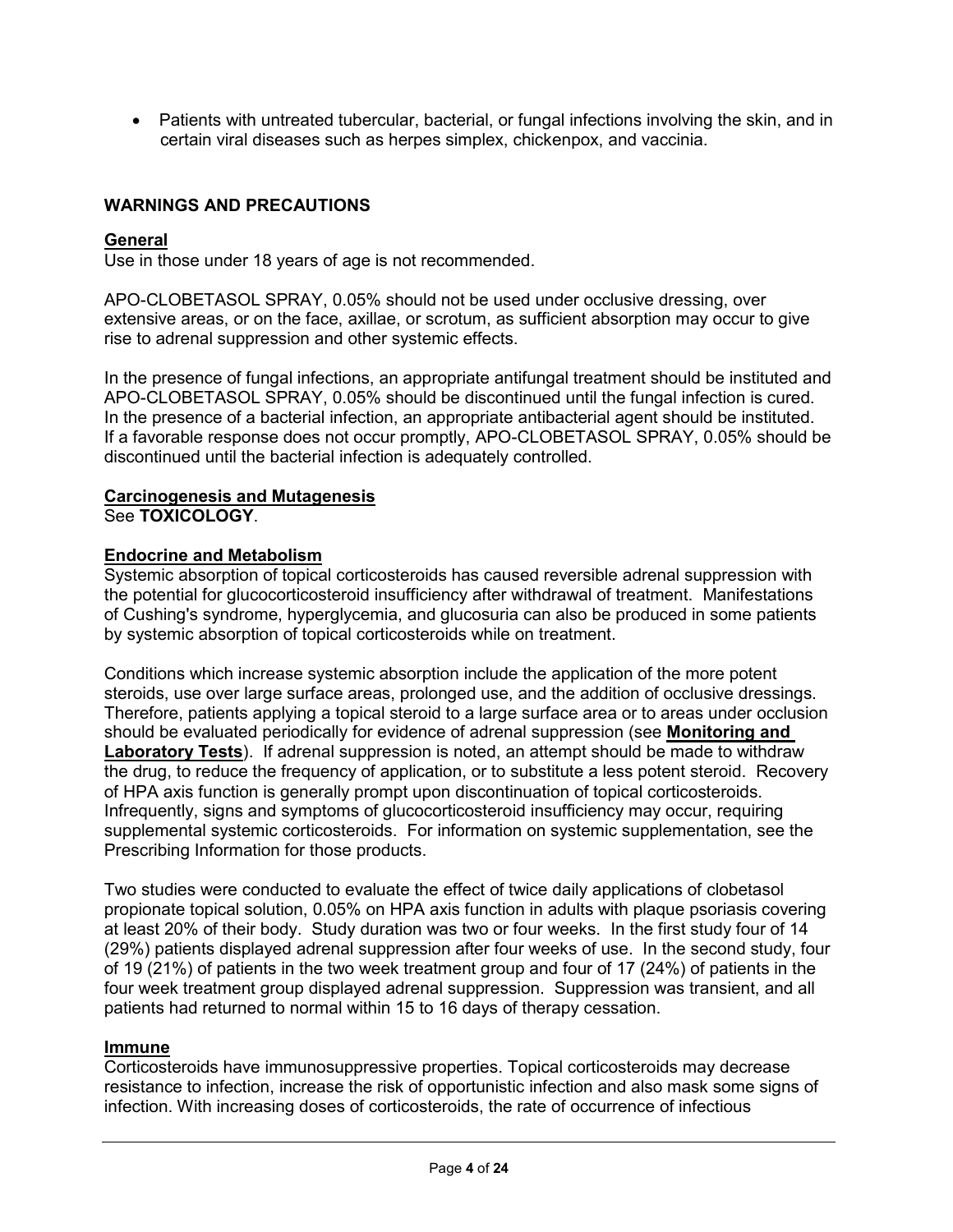complications increases.

### **Ophthalmologic**

APO-CLOBETASOL SPRAY, 0.05% should not be used on plaques close to the eye because of the risk of increased intraocular pressure, glaucoma, and cataracts.

#### **Sensitivity/Resistance**

If irritation develops, APO-CLOBETASOL SPRAY, 0.05% should be discontinued and appropriate therapy instituted. Allergic contact dermatitis with corticosteroids is usually diagnosed by a failure to heal rather than by noting a clinical exacerbation, as is the case with most products not containing a corticosteroid.

### **Special Populations**

**Pregnant Women:** There are no adequate and well-controlled studies of the teratogenic potential of clobetasol propionate in pregnant women. APO-CLOBETASOL SPRAY, 0.05% should be used during pregnancy only if its benefit justifies the potential risk to the fetus. The extent of exposure during the clinical trials with clobetasol propionate topical solution, 0.05% was very limited (one case).

**Nursing Women:** Systemically administered corticosteroids appear in human milk and could suppress growth, interfere with endogenous corticosteroid production, or cause other untoward effects. It is not known whether topical administration of corticosteroids could result in sufficient systemic absorption to produce detectable quantities in human milk. Because many drugs are excreted in human milk, caution should be exercised when APO-CLOBETASOL SPRAY, 0.05% is administered to a nursing woman.

**Pediatrics (< 18 years of age):** Safety and effectiveness of clobetasol propionate topical solution, 0.05% have been established in patients 18 years and older. Insufficient data have been obtained in patients under the age of 18 years. Because of a higher ratio of skin surface area to body mass, pediatric patients are at a greater risk than adults for HPA axis suppression and Cushing's syndrome when they are treated with topical corticosteroids. They are therefore also at greater risk of adrenal insufficiency during and/or after withdrawal of treatment. Adverse effects including striae have been reported with inappropriate use of topical corticosteroids in infants and children. Therefore, use is not recommended in patients under the age of 18 years.

HPA axis suppression, Cushing's syndrome, linear growth retardation, delayed weight gain, and intracranial hypertension have been reported in children receiving topical corticosteroids. Manifestations of adrenal suppression in children include low plasma cortisol levels and an absence of response to ACTH stimulation. Manifestations of intracranial hypertension include bulging fontanelles, headaches, and bilateral papilledema.

**Geriatrics (> 65 years of age):** Clinical studies of clobetasol propionate topical solution, 0.05%, did not include sufficient numbers of patients aged 65 years and over to determine whether they respond differently than younger patients. In general, dose selection for an elderly patient should be made with caution reflecting the greater frequency of decreased hepatic, renal or cardiac function, and of concomitant disease or other drug therapy.

### **Monitoring and Laboratory Tests**

The following tests may be helpful in evaluating patients for HPA axis suppression:

- ACTH stimulation test
- A.M. plasma cortisol test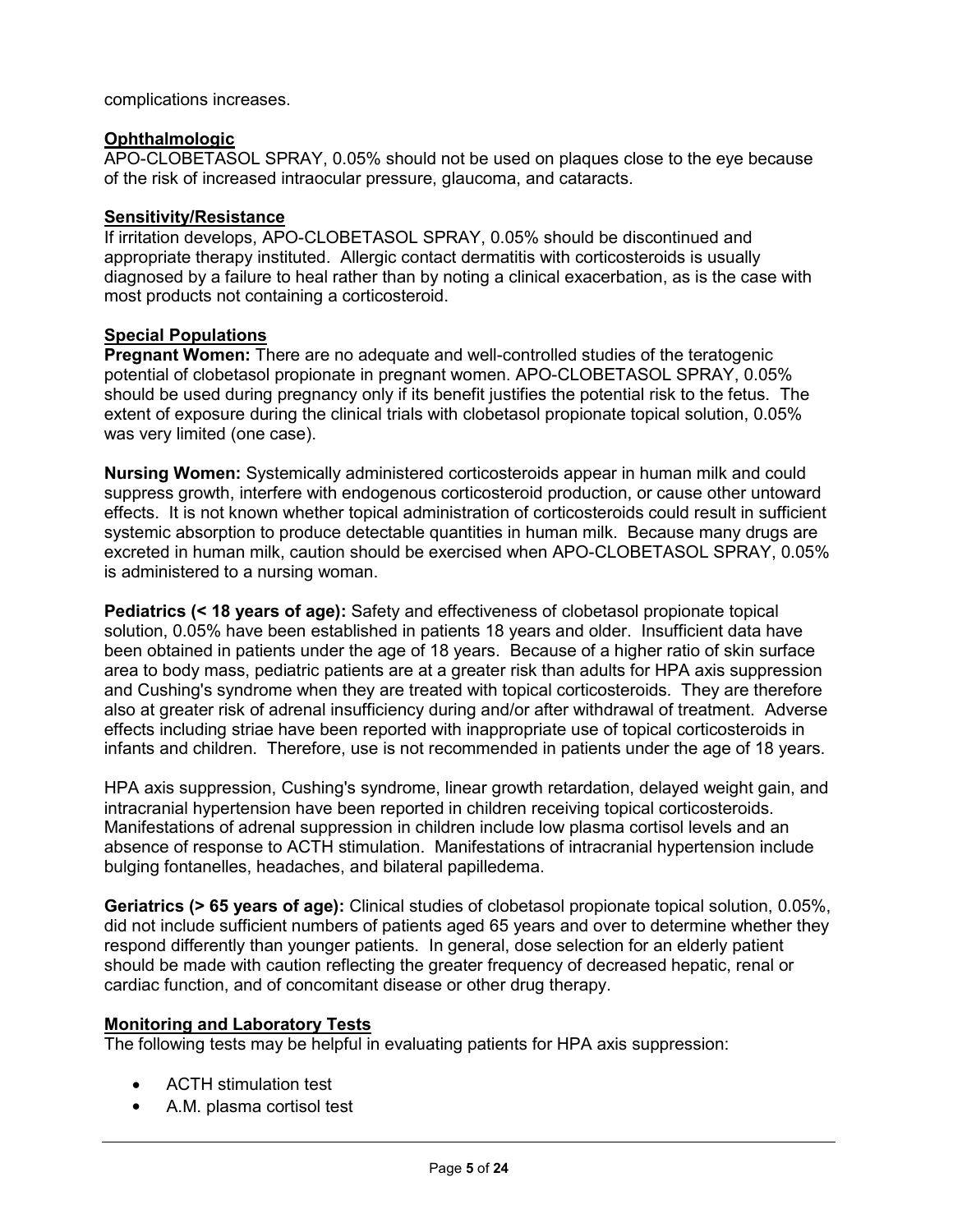<span id="page-5-0"></span>Urinary free cortisol test

## **ADVERSE REACTIONS**

#### **Adverse Drug Reaction Overview**

The most common adverse reaction reported with clobetasol propionate topical solution, 0.05% is burning at the application site. Other common adverse reactions are local site effects as well, including pruritus, dryness, pain, hyperpigmentation around resolving plaque, irritation, and atrophy. Most local adverse events were rated as mild to moderate and were not affected by age, race or gender.

One serious, unexpected adverse event, designated as possibly related to treatment by the clinical investigator, was reported during the clinical trial programme with clobetasol propionate topical solution, 0.05%. This severe event was reported as paranoid delusions in a subject with a seven-year history of intermittent methamphetamine use. Although the event was thought to be related to methamphetamine use by the treating psychiatrist, the possibility of a treatment relationship to clobetasol propionate solution (i.e., spray) could not be absolutely ruled out by the investigator.

Systemic absorption of topical corticosteroids has produced reversible HPA axis suppression, manifestations of Cushing's syndrome, hyperglycemia, and glucosuria in some patients.

The following additional local adverse reactions have been reported with topical corticosteroids in general, and they may occur more frequently with the use of occlusive dressings, use over a prolonged period of time, or use over large surface areas, especially with higher potency corticosteroids, including clobetasol propionate. These reactions include: irritation, dryness, itching, burning, folliculitis, acneiform eruptions, hypopigmentation, perioral dermatitis, allergic contact dermatitis, skin atrophy, atrophy of subcutaneous tissues, telangiectasia, hypertrichosis, change in pigmentation, opportunistic infection, hypersensitivity, glaucoma, striae and miliaria. If applied to the face, acne rosacea or perioral dermatitis can occur. When occlusive dressings are used, pustules, milaria, folliculitis and pyoderma may occur. In rare instances, treatment of psoriasis with systemic or very potent topical corticosteroids (or their withdrawal) is thought to have provoked the pustular form of the disease.

Rebound effect may occur upon treatment discontinuation.

### **Clinical Trial Adverse Drug Reactions**

*Because clinical trials are conducted under very specific conditions the adverse reaction rates observed in the clinical trials may not reflect the rates observed in practice and should not be compared to the rates in the clinical trials of another drug. Adverse drug reaction information from clinical trials is useful for identifying drug-related adverse events and for approximating rates*.

The data presented in Table 1, below, include the combined data from two multicentre, randomized, blinded, vehicle-controlled studies conducted in patients 18 years of age or older, with moderate to severe plaque psoriasis. Clobetasol propionate topical solution, 0.05% or Spray Vehicle were applied twice daily to affected areas until healing, or for a maximum of four weeks.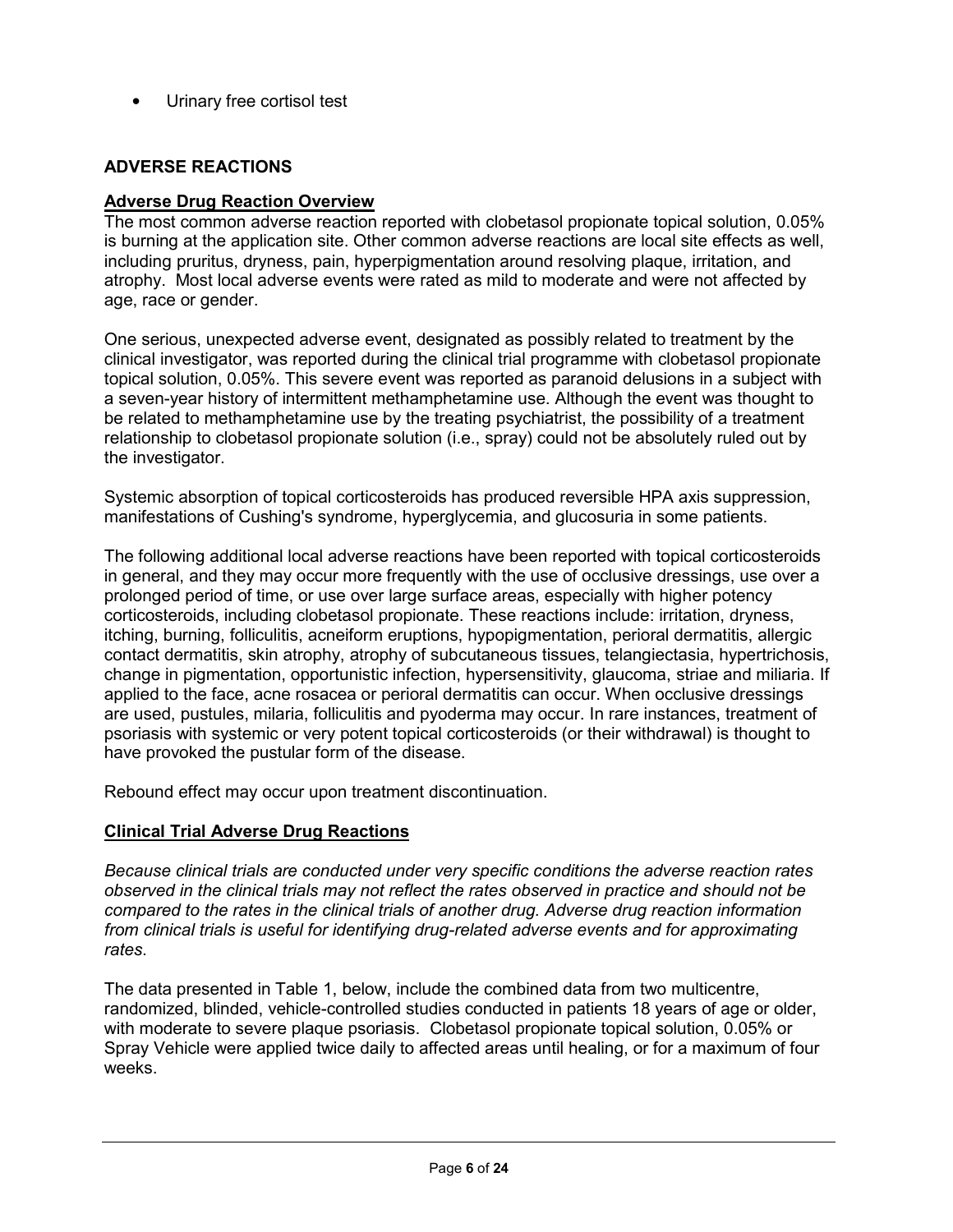#### **Table 1: Treatment Related Adverse Events (At Least Possibly Related) Occurring at a Frequency of** ≥ **1% of Subjects in at Least One Group (Clinical Studies TI01- 01008 and TI01-01010 Combined)**

|                                                      | <b>Clobetasol</b><br><b>Propionate Topical</b><br>Solution, 0.05%<br>$n = 120$<br>(%) | <b>Spray Vehicle</b><br>$n = 120$<br>(%) |
|------------------------------------------------------|---------------------------------------------------------------------------------------|------------------------------------------|
| General disorders and administration site conditions |                                                                                       |                                          |
| Application site atrophy                             | $0(0\%)$                                                                              | $1(1\%)$                                 |
| Application site burning                             | 47 (39%)                                                                              | 55 (46%)                                 |
| Application site pruritus                            | 3(3%)                                                                                 | 3(3%)                                    |
| Application site dryness                             | 2(2%)                                                                                 | $0(0\%)$                                 |
| Application site irritation                          | $1(1\%)$                                                                              | $0(0\%)$                                 |
| Application site pain                                | $1(1\%)$                                                                              | 2(2%)                                    |
| Application site pigmentation changes                | $1(1\%)$                                                                              | $0(0\%)$                                 |
| Oedema peripheral                                    | $0(0\%)$                                                                              | $1(1\%)$                                 |
| Sensation of pressure                                | $0(0\%)$                                                                              | $1(1\%)$                                 |
| Musculoskeletal and connective tissue disorders      |                                                                                       |                                          |
| Pain in extremity                                    | $0(0\%)$                                                                              | $1(1\%)$                                 |
| Skin and subcutaneous tissue disorders               |                                                                                       |                                          |
| Eczema asteatotic                                    | 2(2%)                                                                                 | $0(0\%)$                                 |
| Psoriasis aggravated                                 | $0(0\%)$                                                                              | $1(1\%)$                                 |

### **Abnormal Hematologic and Clinical Chemistry Findings**

One subject treated for four weeks with clobetasol propionate topical solution, 0.05% experienced an elevated WBC, which was designated by the investigator as possibly related to treatment.

### <span id="page-6-0"></span>**DRUG INTERACTIONS**

#### **Overview**

To date, there have not been any documented interactions with clobetasol propionate topical solution, 0.05%.

#### **Drug-Drug Interactions**

Interactions with other drugs have not been established.

#### **Drug-Food Interactions**

Interactions with food have not been established. However, given the topical route of administration, such interactions seem unlikely.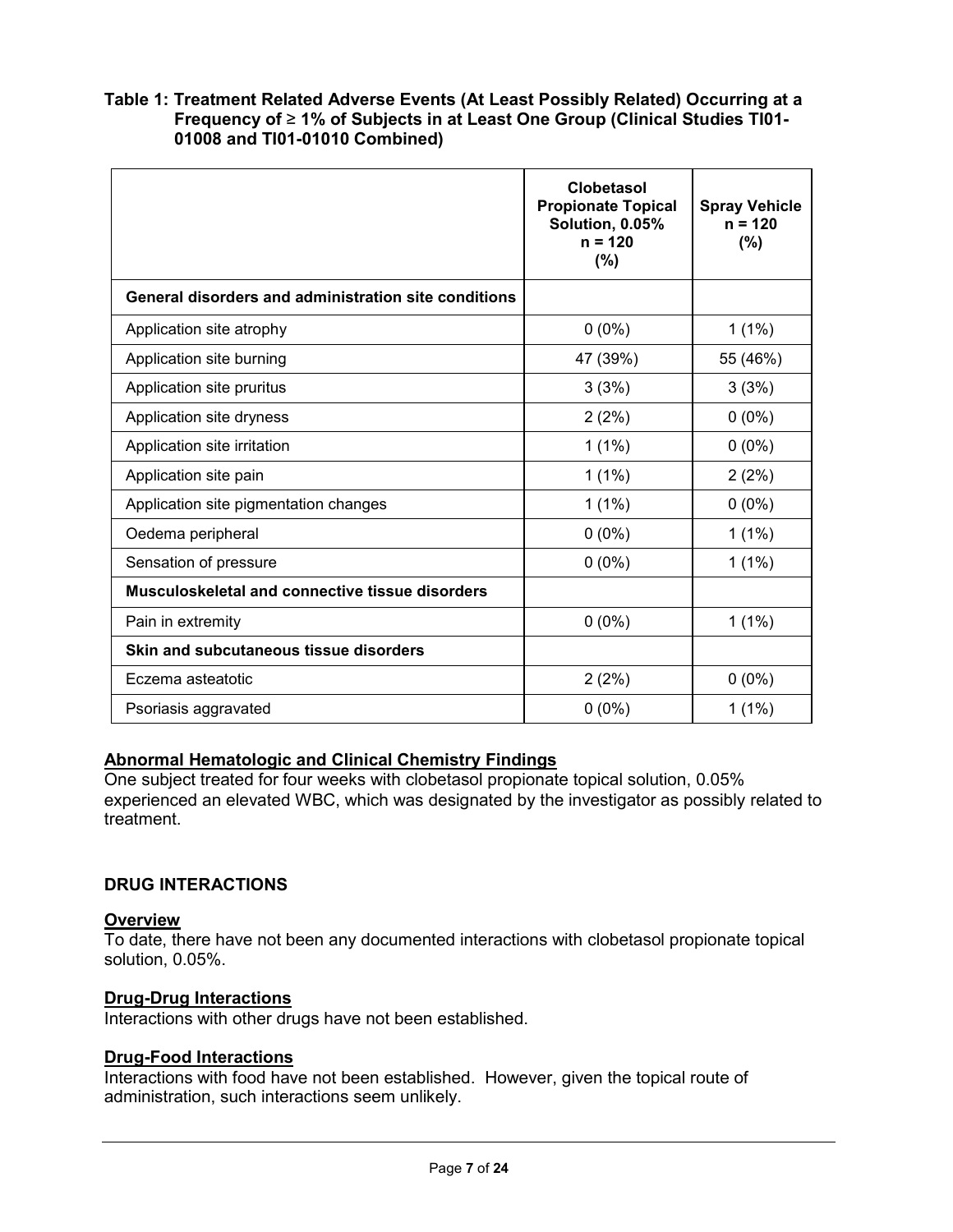### **Drug-Herb Interactions**

Interactions with herbal products have not been established.

#### **Drug-Laboratory Interactions**

<span id="page-7-0"></span>Interactions with laboratory tests have not been established.

### **DOSAGE AND ADMINISTRATION**

#### **Dosing Considerations**

Treatment should be limited to adult patients, aged 18 years of age and older.

#### **Recommended Dose and Dosage Adjustment**

APO-CLOBETASOL SPRAY, 0.05% should be applied to the affected skin areas twice daily and rubbed in gently and completely.

Treatment with APO-CLOBETASOL SPRAY, 0.05% should be limited to four weeks. Treatment beyond two weeks should be limited to localized lesions of moderate to severe plaque psoriasis that have not sufficiently improved after the initial two weeks of treatment with APO-CLOBETASOL SPRAY, 0.05%.

Total dosage of the product should not exceed 50 mL per week because of the potential for the drug to suppress the hypothalamic-pituitary-adrenal (HPA) axis. Therapy should be discontinued when control has been achieved. If no improvement is seen within two weeks, reassessment of diagnosis may be necessary.

APO-CLOBETASOL SPRAY, 0.05% is not indicated for long-term use. Patients should be instructed to use APO-CLOBETASOL SPRAY for the minimum amount of time necessary. Intermittent use has not been studied.

APO-CLOBETASOL SPRAY, 0.05% should not be used with occlusive dressings.

### **Missed Dose**

In the event of a missed dose, APO-CLOBETASOL SPRAY, 0.05% should be applied as soon as possible after the missed dose is remembered. If this is close to the scheduled application time for the next dose, the subject should wait and apply the next scheduled dose. The usual schedule should be resumed thereafter.

#### **Administration**

APO-CLOBETASOL SPRAY, 0.05% should be applied to the affected skin areas twice daily and rubbed in gently and completely.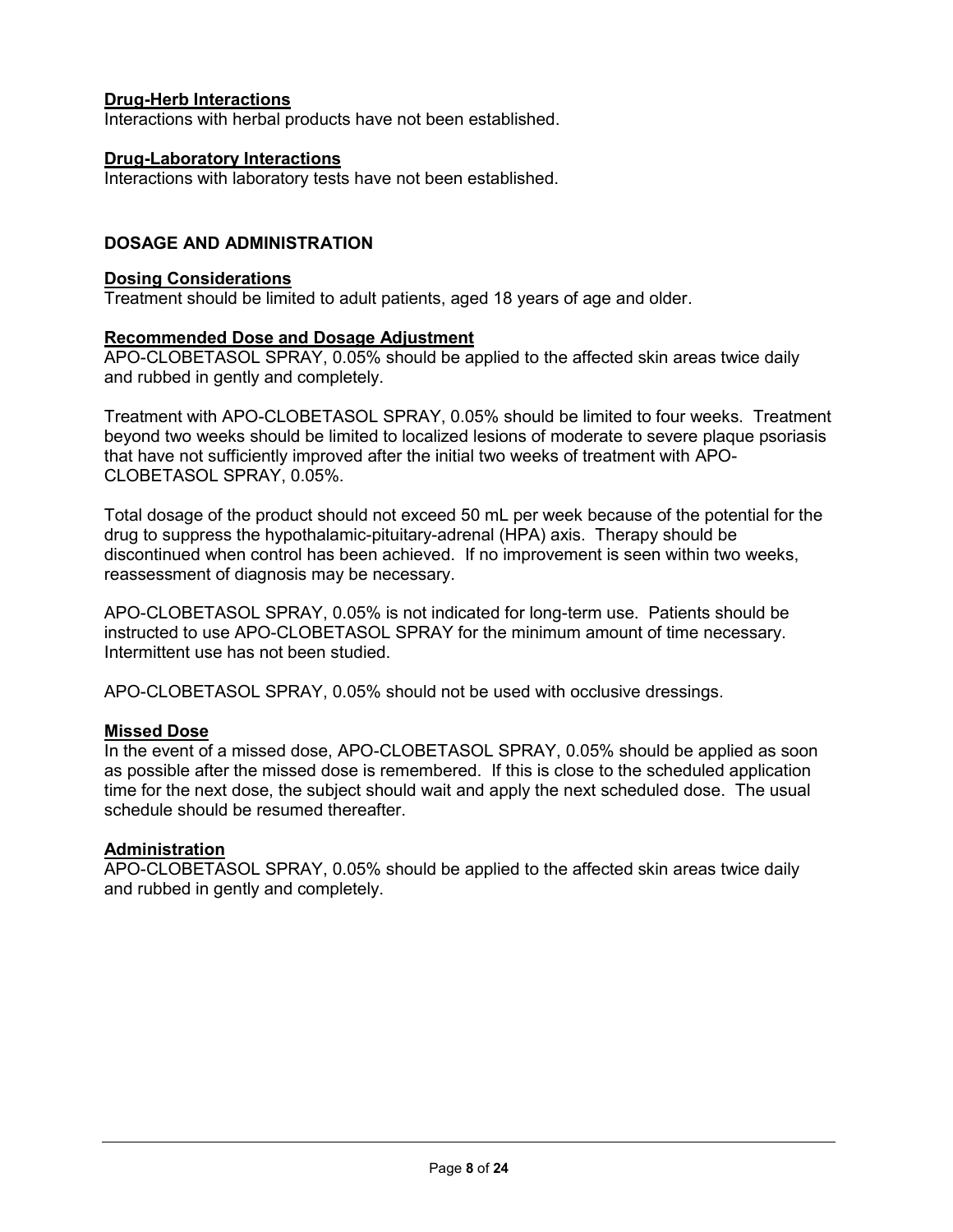### How to use APO-CLOBETASOL SPRAY:

The following instructions outline the proper use of APO-CLOBETASOL SPRAY, 0.05%. The Pump Top and Directional Spray Nozzle mechanism are described in the figure below (Fig.1).



When you receive APO-CLOBETASOL SPRAY the Directional Spray Nozzle is in the "locked" position (see Fig. 2).



To use APO-CLOBETASOL SPRAY follow Steps 1 through 3.

Step 1: Grip the sides of the Pump Top with one hand and use your second hand to point the Directional Spray Nozzle where you want the spray to go (see Fig. 3). The spray will be delivered through the nozzle opening at the end of the Directional Spray Nozzle.

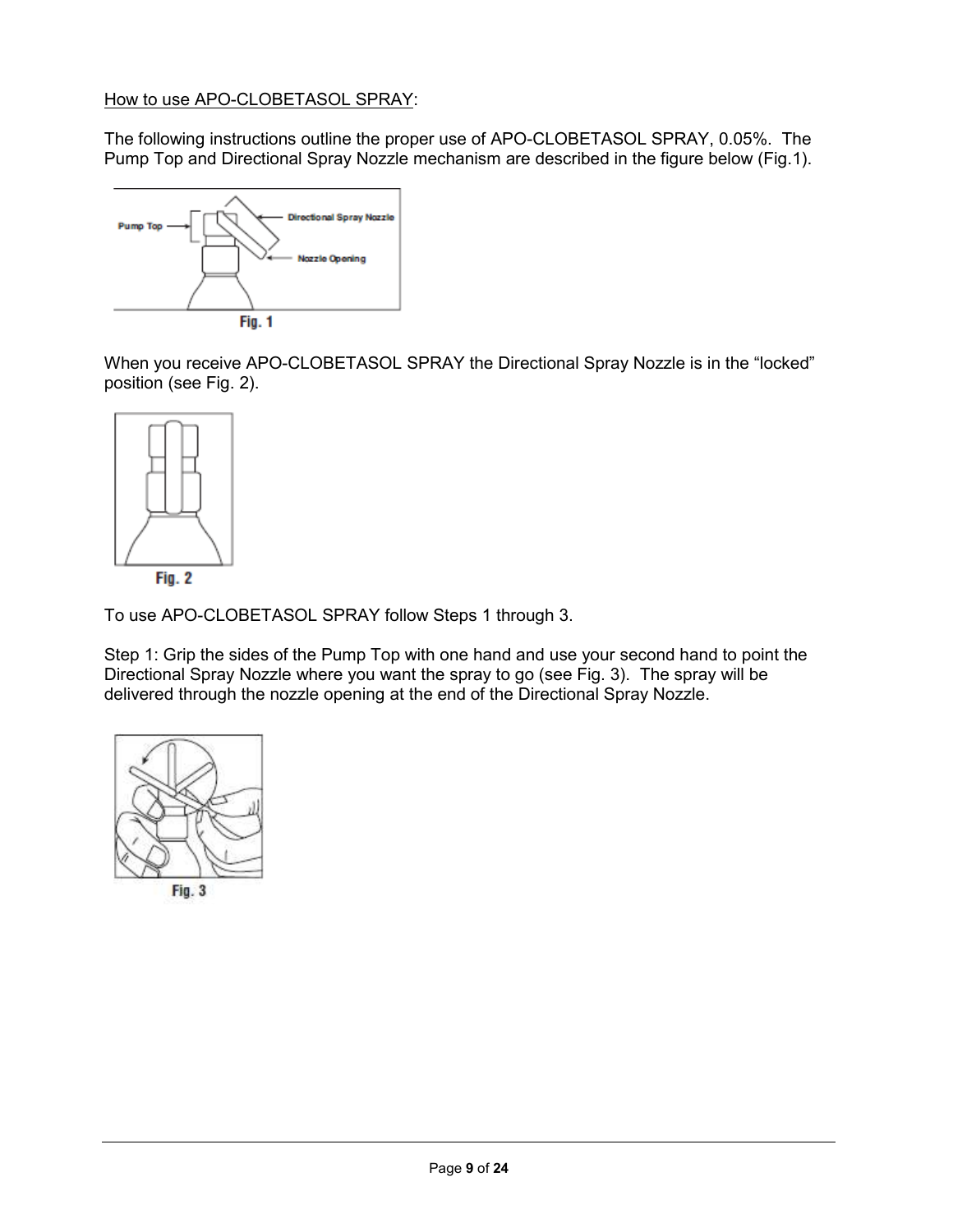Step 2: Push down on the Pump Top to spray APO-CLOBETASOL SPRAY (see Fig.4).



Step 3: Spray only enough to cover affected area. Rub gently to ensure even coverage. Do not apply APO-CLOBETASOL SPRAY to your face, underarms or groin and avoid contact with eyes and lips (see Fig. 5).



# <span id="page-9-0"></span>**OVERDOSAGE**

For management of a suspected drug overdose, contact your regional Poison Control Centre.

In the event of overdose, systemic absorption of topical corticosteroids can produce reversible HPA axis suppression with the potential for glucocorticosteroid insufficiency after withdrawal from treatment. (See **WARNINGS AND PRECAUTIONS**).

# <span id="page-9-1"></span>**ACTION AND CLINICAL PHARMACOLOGY**

### **Mechanism of Action**

Clobetasol propionate is a super-high potency topical corticosteroid. Like other topical corticosteroids, clobetasol propionate has anti-inflammatory, antipruritic, and vasoconstrictive properties. The mechanism of the anti-inflammatory activity of the topical steroids, in general, is unclear. However, corticosteroids are thought to act by the induction of phospholipase  $A_2$ inhibitory proteins, collectively called lipocortins. It is postulated that these proteins control the biosynthesis of potent mediators of inflammation such as prostaglandins and leukotrienes by inhibiting the release of their common precursor, arachidonic acid. Arachidonic acid is released from membrane phospholipids by phospholipase  $A_2$ .

### **Pharmacodynamics**

The vasoconstriction capacity of clobetasol propionate topical solution, 0.05% is comparable to that of cream formulations of clobetasol propionate and superior to that of amcinonide cream,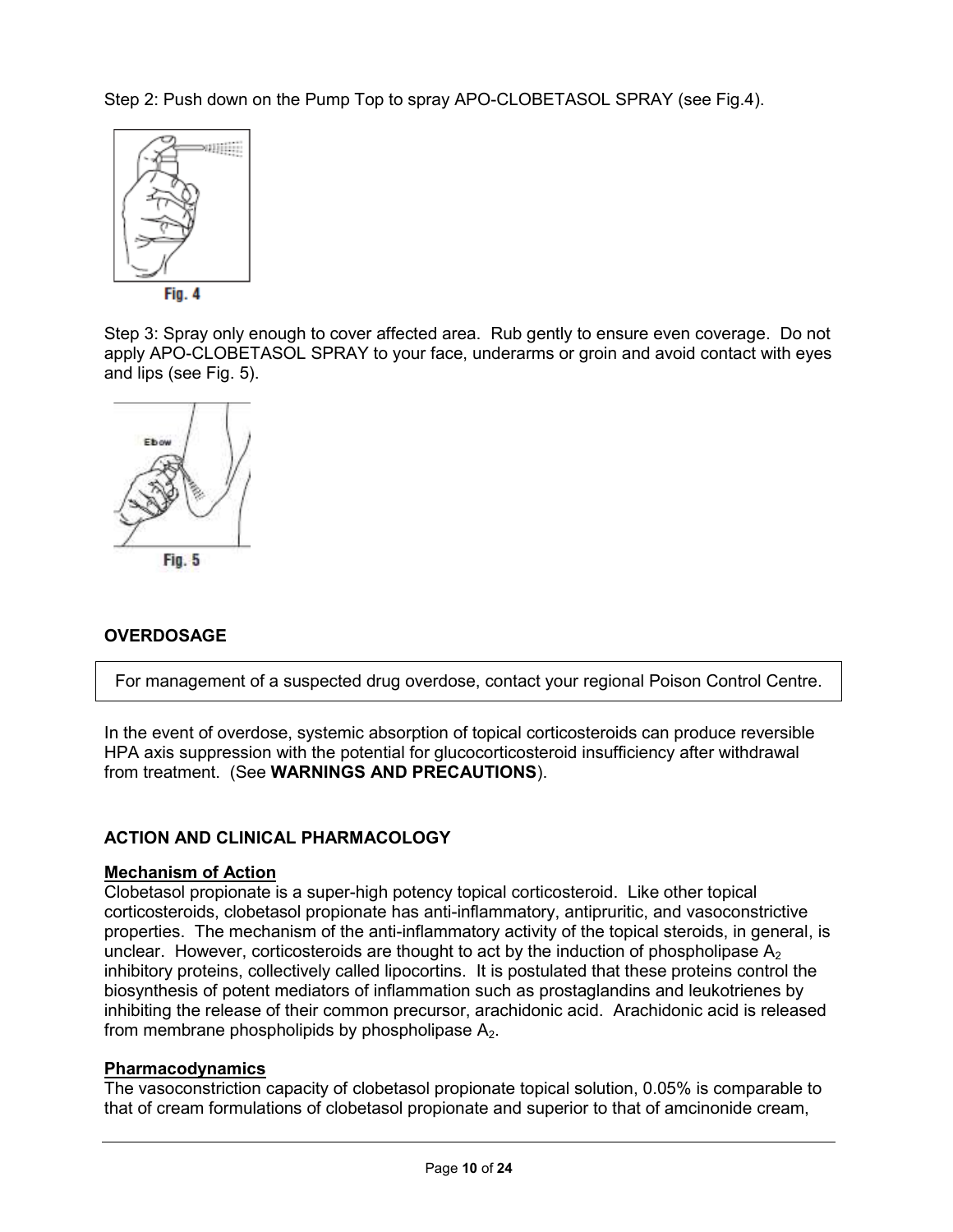# 0.1%.

### **Pharmacokinetics**

The extent of percutaneous absorption of topical corticosteroids is determined by many factors, including the vehicle, the integrity of the epidermal barrier and the use of occlusive dressings. Topical corticosteroids can be absorbed from normal intact skin while inflammation and/or other disease processes in the skin may increase percutaneous absorption.

Once absorbed through the skin, topical corticosteroids are handled through pharmacokinetic pathways similar to systemically administered corticosteroids. They are metabolized, primarily in the liver, and are then excreted by the kidneys. In addition, some corticosteroids, including clobetasol propionate and its metabolites, are also excreted in the bile.

# <span id="page-10-0"></span>**STORAGE AND STABILITY**

Store at room temperature (15°C to 30°C). Protect from freezing. Do not refrigerate. Keep tightly closed. Product is flammable, and should be kept away from heat or open flame. Keep in a safe place out of the reach and sight of children.

<span id="page-10-1"></span>Discard 28 days after receipt from pharmacist.

# **DOSAGE FORMS, COMPOSITION AND PACKAGING**

APO-CLOBETASOL SPRAY, 0.05% is available in 59 mL (50 g) bottles. Each gram contains 0.5 mg of clobetasol propionate, in a vehicle base composed (% w/w) of ethyl alcohol (49.3%), isopropyl myristate (50.3%), sodium lauryl sulphate (0.1%), and undecylenic acid (0.3%). Each 59 mL bottle is accompanied by a spray pump which is to be attached by the pharmacist prior to dispensing the product. Each spray from the pump delivers approximately 0.16 mL.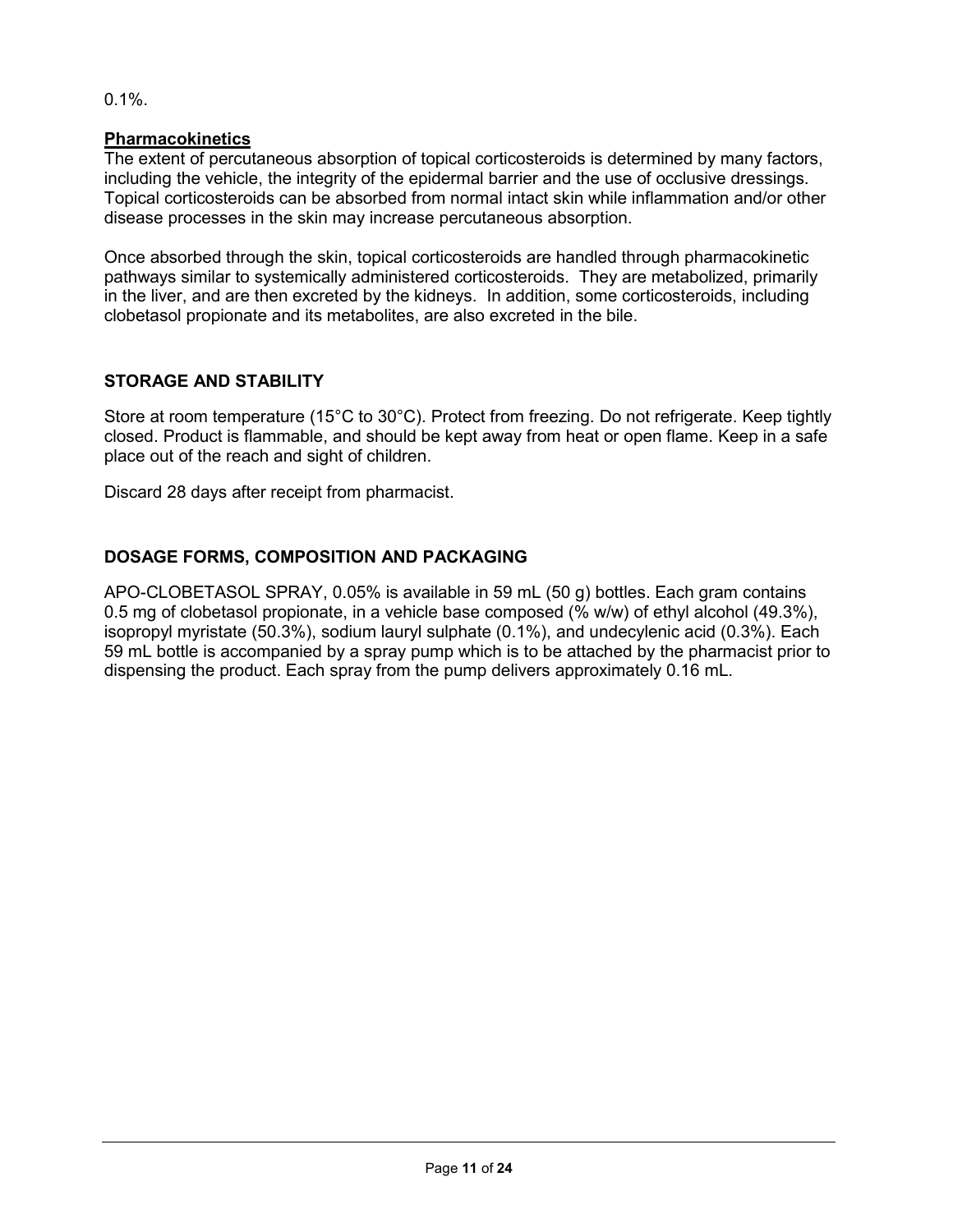# **PART II: SCIENTIFIC INFORMATION**

## <span id="page-11-1"></span><span id="page-11-0"></span>**PHARMACEUTICAL INFORMATION**

- **Drug Substance**
- 

**Proper name:** Clobetasol propionate USP

**Chemical name:** Pregna-1, 4-diene-3, 20-dione, 21-chloro-9-fluoro-11-hydroxy-16 methyl-17-(1-oxopropoxy)-,(11β, 16β);

> 21-chloro-9-fluoro-11β, 17-dihydroxy-16β-methylpregna,1, 4 diene-3,20-dione 17-propionate;

Molecular formula: C<sub>25</sub>H<sub>32</sub>ClFO<sub>5</sub> (CAS Registry Number 25122-46-7)

Molecular mass: 466.97 grams/mole

Structural formula:



Physicochemical properties: White to practically white crystalline powder that is insoluble in water, and has a melting point of approximately 196°C.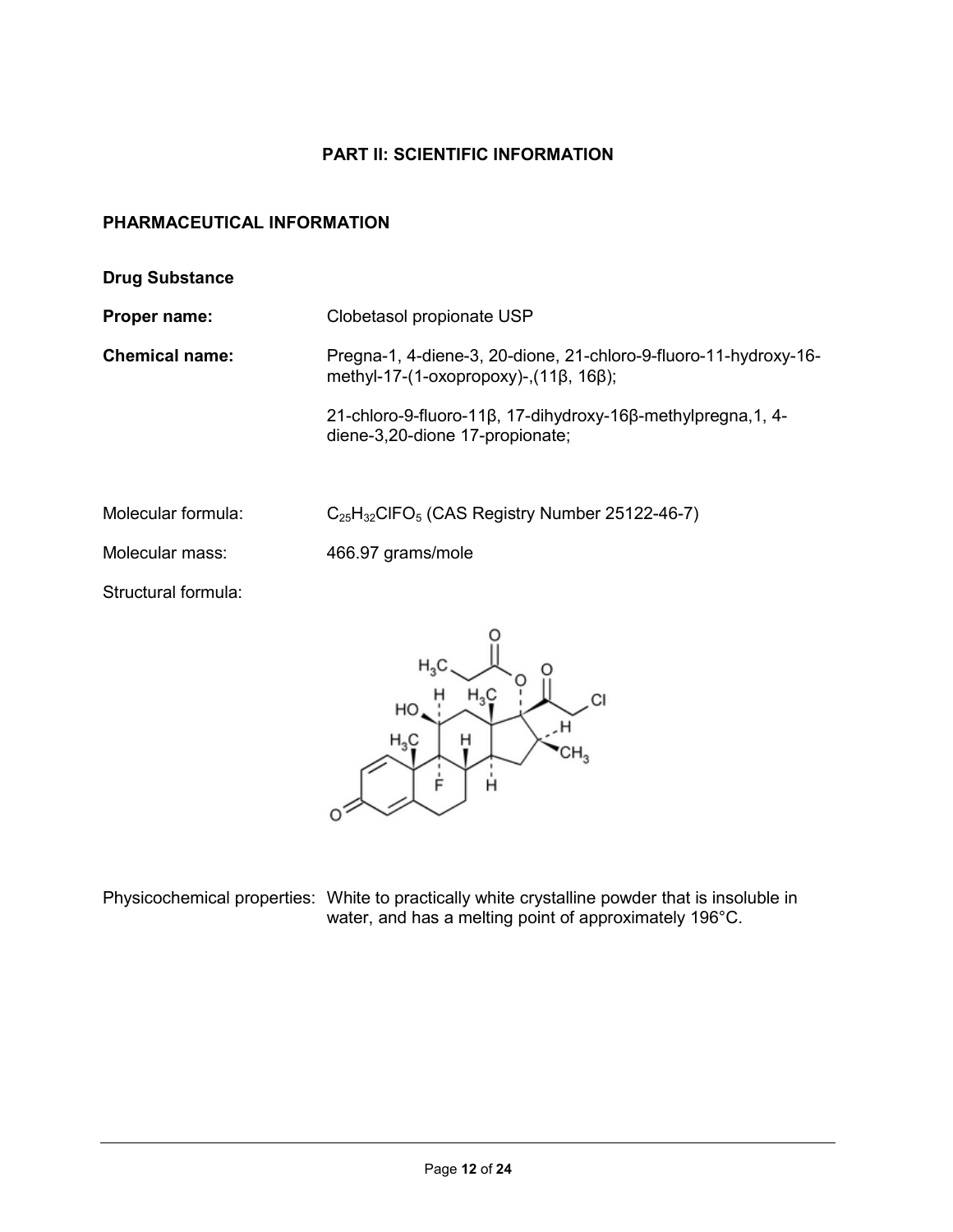### <span id="page-12-0"></span>**CLINICAL TRIALS**

#### **Study demographics and trial design**

#### **Table 2: Summary of Patient Demographics for Clinical Trials in Moderate to Severe Plaque Psoriasis**

| Study#     | <b>Trial Design</b>                                                                        | Dosage, Route of<br><b>Administration and</b><br><b>Duration</b>                             | Study<br><b>Subjects</b><br>$(n = number)$ | <b>Mean Age</b><br>(Range) | Gender      |
|------------|--------------------------------------------------------------------------------------------|----------------------------------------------------------------------------------------------|--------------------------------------------|----------------------------|-------------|
| TI01-01008 | Multicentre,<br>randomized,<br>double-blind,<br>vehicle-controlled,<br>parallel comparison | Twice daily<br>application of a thin<br>film to psoriatic<br>plaques for up to four<br>weeks | 120 (60/arm)                               | 48<br>$(21 - 76)$          | 72 M / 48 F |
| TI01-01010 | Multicentre.<br>randomized,<br>double-blind,<br>vehicle-controlled,<br>parallel comparison | Twice daily<br>application of a thin<br>film to psoriatic<br>plaques for up to four<br>weeks | 120 (60/arm)                               | 46<br>$(18 - 81)$          | 36 M / 29 F |

Two multicenter, randomized, blinded, vehicle controlled studies were performed in patients with moderate to severe plaque psoriasis covering at least 2% of the body surface area. Patients were treated twice daily for up to four weeks with either clobetasol propionate topical solution, 0.05% or Spray Vehicle.

### **Study results**

Efficacy assessments were based on Investigator assessments of the signs and symptoms of psoriasis. The primary measure of efficacy variable was the Overall Disease Severity score, dichotomized to success or failure. Success was defined as a Grade of 2 or less on a 0 to 4 point scale at Week 2 or earlier and defined as a Grade of 1 or less on a 0 to 4 point scale at the end of treatment (Week 4 or later).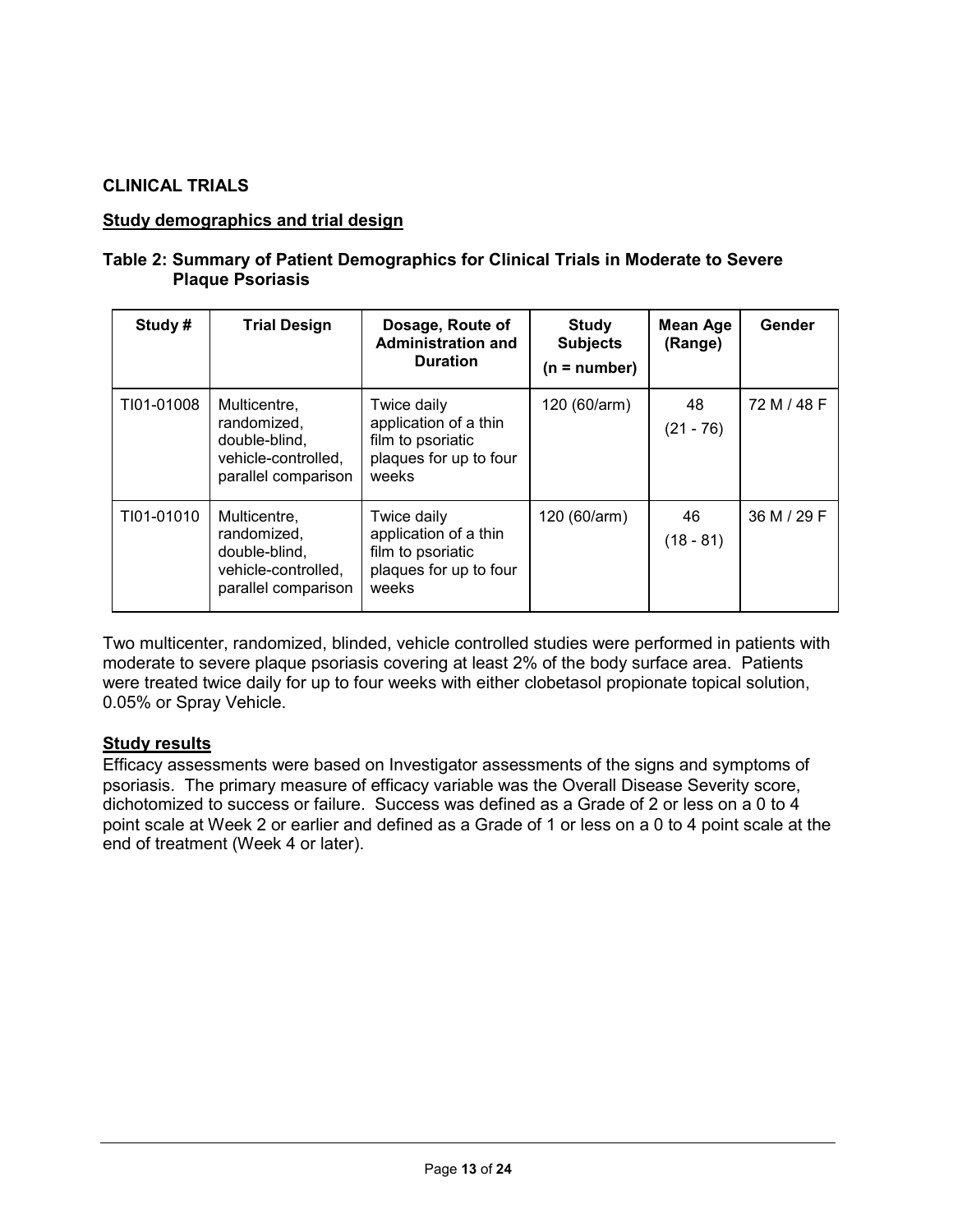### **Table 3: Results of Studies TI01-01008 and TI01-01010, Separately and Combined, in Moderate to Severe Plaque Psoriasis**

| <b>Study No.</b> | <b>Primary Endpoint</b>                                                          | <b>Clobetasol</b><br>Propionate<br><b>Topical Solution,</b><br>0.05% | <b>Spray</b><br><b>Vehicle</b> | <b>Statistical</b><br>Significance <sup>c</sup> |
|------------------|----------------------------------------------------------------------------------|----------------------------------------------------------------------|--------------------------------|-------------------------------------------------|
| TI01-01008       | <b>Week 2 Overall Disease Severity<sup>a</sup></b><br><b>Success</b><br>Failure  | 87%<br>13%                                                           | 28%<br>72%                     | p < 0.001                                       |
|                  | Week 4 Overall Disease Severity <sup>b</sup><br><b>Success</b><br>Failure        | 78%<br>22%                                                           | 3%<br>97%                      | p < 0.001                                       |
| TI01-01010       | Week 2 Overall Disease Severity <sup>a</sup><br><b>Success</b><br>Failure        | 87%<br>13%                                                           | 27%<br>73%                     | p < 0.001                                       |
|                  | <b>Week 4 Overall Disease Severity</b> <sup>b</sup><br><b>Success</b><br>Failure | 82%<br>18%                                                           | 2%<br>98%                      | p < 0.001                                       |
| <b>Combined</b>  | Week 2 Overall Disease Severity <sup>a</sup><br><b>Success</b><br>Failure        | 87%<br>13%                                                           | 28%<br>72%                     | p < 0.001                                       |
|                  | Week 4 Overall Disease Severity <sup>b</sup><br><b>Success</b><br>Failure        | 80%<br>20%                                                           | 3%<br>97%                      | p < 0.001                                       |

a Success is defined as a grade of 2 or less on the 0 - 4 point Overall Disease Severity Scale.

b Success is defined as a grade of 1 or less on the 0 - 4 point Overall Disease Severity Scale.<br>
c P-value from a Cochran-Mantel-Haenszel test, stratified by grouped study sites. The Week 4 P-value from a Cochran-Mantel-Haenszel test, stratified by grouped study sites. The Week 4 analysis is considered statistically significant if and only if statistical significance is achieved for both the Week 2 and Week 4 analyses.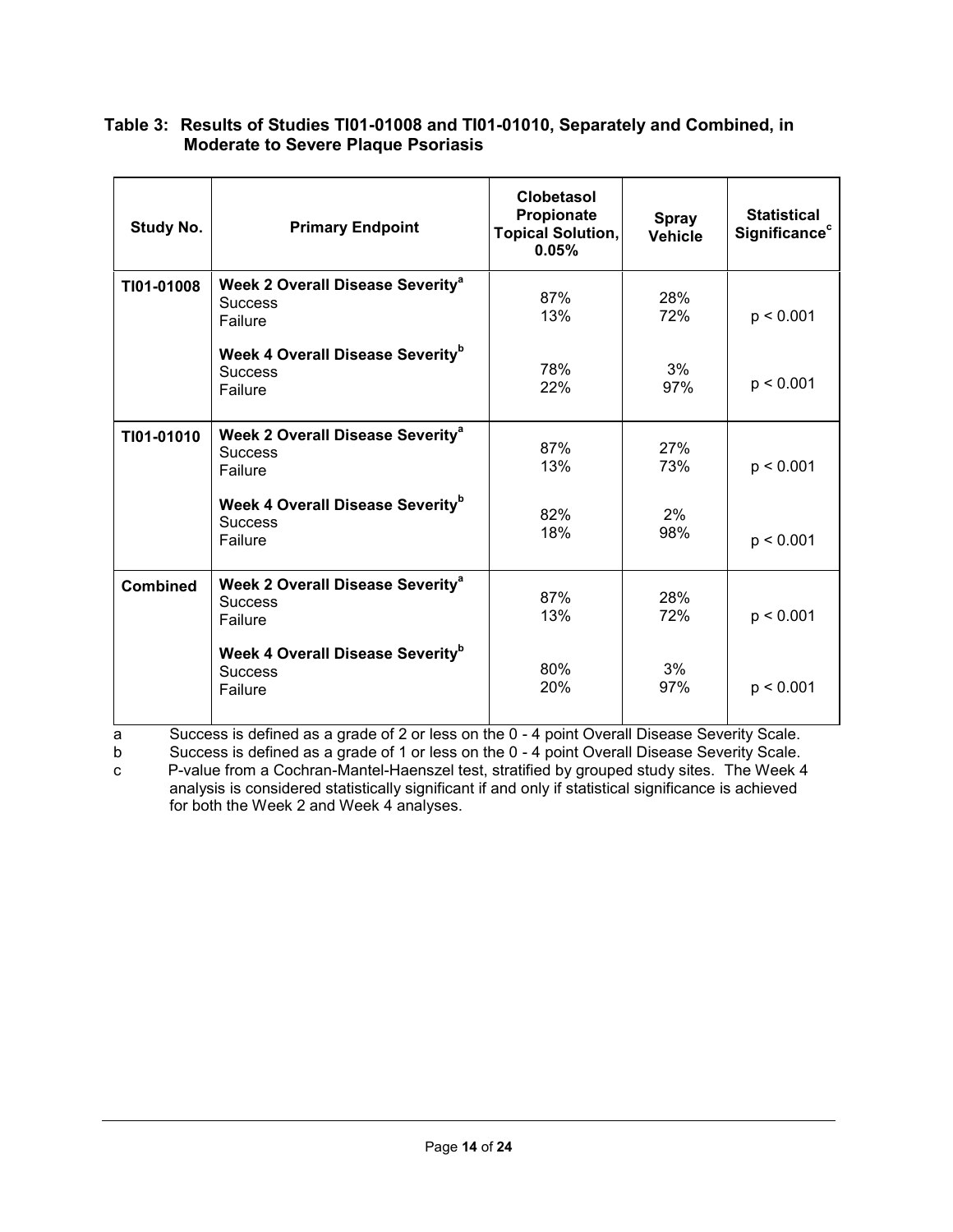# <span id="page-14-0"></span>**DETAILED PHARMACOLOGY**

### **Animal Studies**

### **Pharmacodynamics**

### *In Vitro Studies*

Although its mechanism of action has not been established, clobetasol propionate is thought to act by induction of phospholipase  $A<sub>2</sub>$  inhibitory proteins, collectively called lipocortins. In literature, among others by Schimmer and Parker $6$  it is described that these proteins control the biosynthesis of potent mediators of inflammation such as prostaglandins and leukotrienes by inhibiting the release of their common precursor, arachidonic acid. The physiological release of arachidonic acid from membrane phospholipids is under control of phospholipase  $A_2$ .

### *In Vivo Studies*

Dermatopharmacologic investigations were reported by Yawalkar et al.<sup>10</sup> on clobetasol propionate in comparison with two other topical corticosteroids (halobetasol propionate and hydrocortisone). Several animal models as the croton oil-induced ear edema model in rats and mice, and the ultraviolet-induced dermatitis inhibition test in guinea pigs demonstrated the effects of clobetasol propionate on topical non-immune inflammation. Again, Yawalkar et al.<sup>10</sup> demonstrated the effects of clobetasol propionate in comparison with halobetasol propionate and hydrocortisone on topical immune inflammation, in oxazolone-induced dermatitis in rats and mice. Bäck and Egelrud<sup>1</sup> utilised a picryl chloride contact sensitivity model, demonstrating that topical application of clobetasol propionate completely suppressed the hypersensitization reaction, resulting in total inhibition of the inflammatory oedema. The inflammation was reduced to a great extent in the control ear not treated with clobetasol propionate, indicating a systemic effect of the product.

The fact that clobetasol propionate could induce a six-fold induction of ethoxycoumarin-Odealkylase activity in skin<sup>2</sup> indicates that there is a potential for drug-drug interaction with other topical drugs that could be metabolised by the same enzyme.

### **Pharmacokinetics**

The metabolism of clobetasol propionate has never been fully characterized or quantified; it is assumed that its metabolism follows that of systemically administered adrenocortical steroids. The metabolism of steroid hormones involves sequential addition of oxygen or hydrogen atoms followed by conjugation to form water-soluble derivatives. The double bond at the 4, 5 position is reduced both in the liver and extrahepatically to produce inactive compounds. Reduction of the 3-ketone group to a 3-hydroxyl group occurs only in the liver. Most of these reduced compounds are subsequently conjugated with glucuronide or sulfate in the liver, and to a lesser extent in the kidney. These sulfate esters and glucuronides form water-soluble derivatives that are excreted in the urine<sup>6</sup>.

In the animal species evaluated, the primary excretion route of clobetasol propionate after dermal dosing was via feces. The totals excreted via feces and urine up to the  $96<sup>th</sup>$  hour after administration was 9.20%, 1.22% and 8.86% of the administered radioactivity for cream, ointment and solution, respectively. The remaining amounts in the body (excluding site of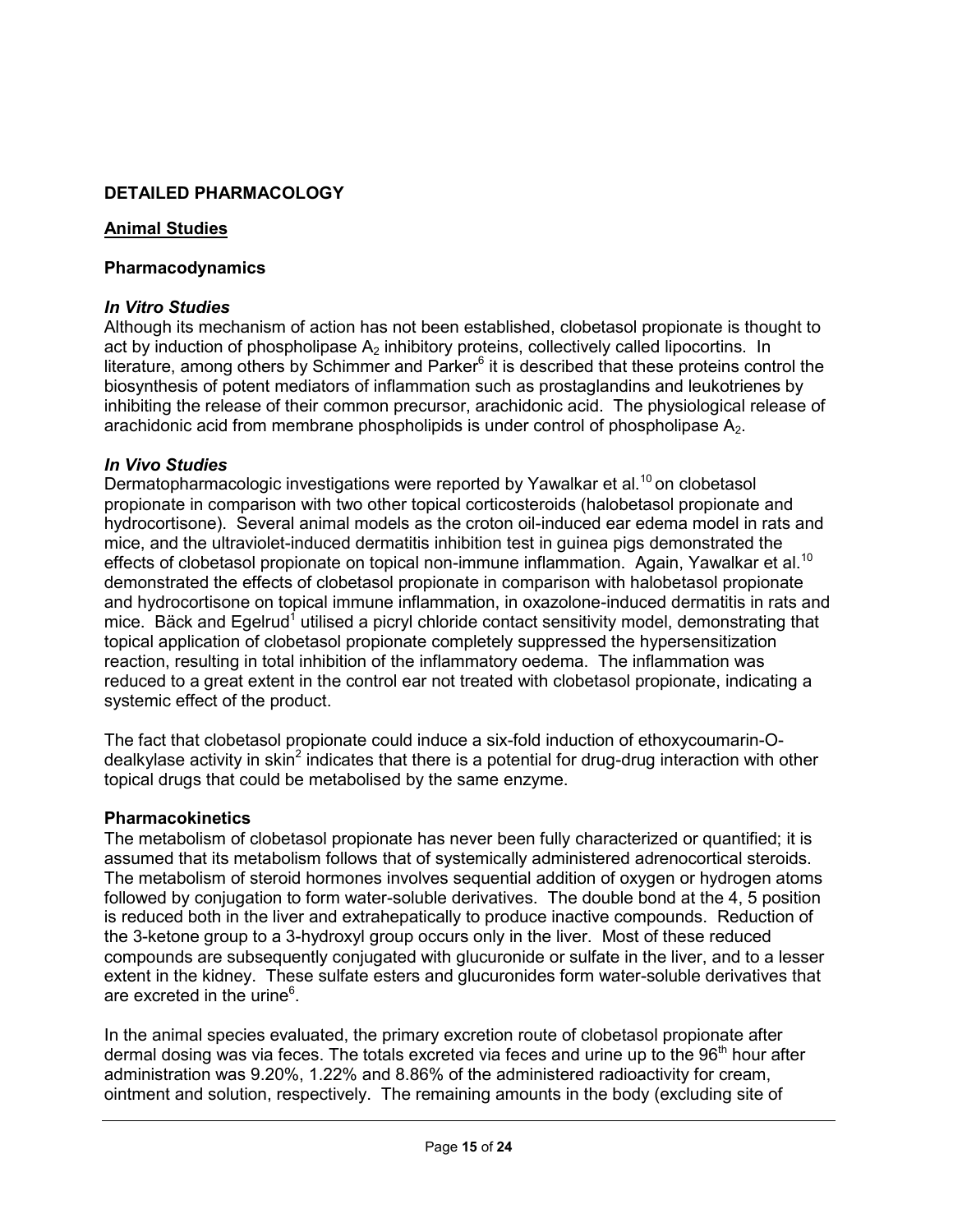application) were 0.92%, 0.42% and 2.85% of the administered amount, respectively. These results indicated that when applied dermally, the absorption was satisfactory with the cream and solution but not with the ointment, and that when the drug was administered in the form of cream or solution (dermally), a reasonable plasma concentration of the drug could be maintained for a long period of time, even after a single administration.

# **Human Studies**

# **Pharmacodynamics**

# *In Vivo Studies*

Results of a study in healthy volunteers have shown the vasoconstrictive capacity of clobetasol propionate topical solution, 0.05% to be comparable to that of a cream formulation of clobetasol propionate 0.05% and superior to that of amcinonide 0.1% cream.

# **Pharmacokinetics**

There are no human data regarding the distribution of corticosteroids to body organs following topical application. Nevertheless, once absorbed through the skin, topical corticosteroids are handled through pharmacokinetic pathways similar to systemically administered corticosteroids. Corticosteroids absorbed through the skin are metabolized primarily in the liver and are then excreted by the kidneys. In addition, some corticosteroids and their metabolites are also excreted in the bile.

<span id="page-15-0"></span>If absorbed through the skin, clobetasol propionate will be metabolised by the liver and excreted primarily via bile into the feces.

# **TOXICOLOGY**

# **Human Studies**

A 21-day cumulative irritation test was performed to assess the potential of the test product, clobetasol propionate topical solution, 0.05%, and Spray Vehicle to induce dermal irritation as a result of repeated applications. Each subject received up to a total of 18 applications each of clobetasol propionate topical solution, 0.05%, Spray Vehicle, and the positive control 0.5% Sodium Lauryl Sulfate solution under occlusive patches over a three week period. Patches containing test material were placed on the backs of subjects and left in place for 24 hours. After a minimum of five minutes from patch removal, the sites were graded for irritation. Based on the cumulative irritation scores recorded, clobetasol propionate topical solution, 0.05%, and Spray Vehicle were classified as somewhat irritating, while the positive control was classified as extremely irritating.

A repeated insult patch test was conducted to assess the potential of clobetasol propionate topical solution, 0.05% and Spray Vehicle to induce dermal irritation and contact allergy as a result of repeated applications. This study consisted of three phases; i) a three week induction phase, ii) a two week rest period, and iii) a challenge phase. During the three week induction phase, test materials were applied three times per week (Monday, Wednesday, and Friday). After a two week rest period, one challenge application of each test material was made. Each subject received a total of ten applications of each test article over a six-week period.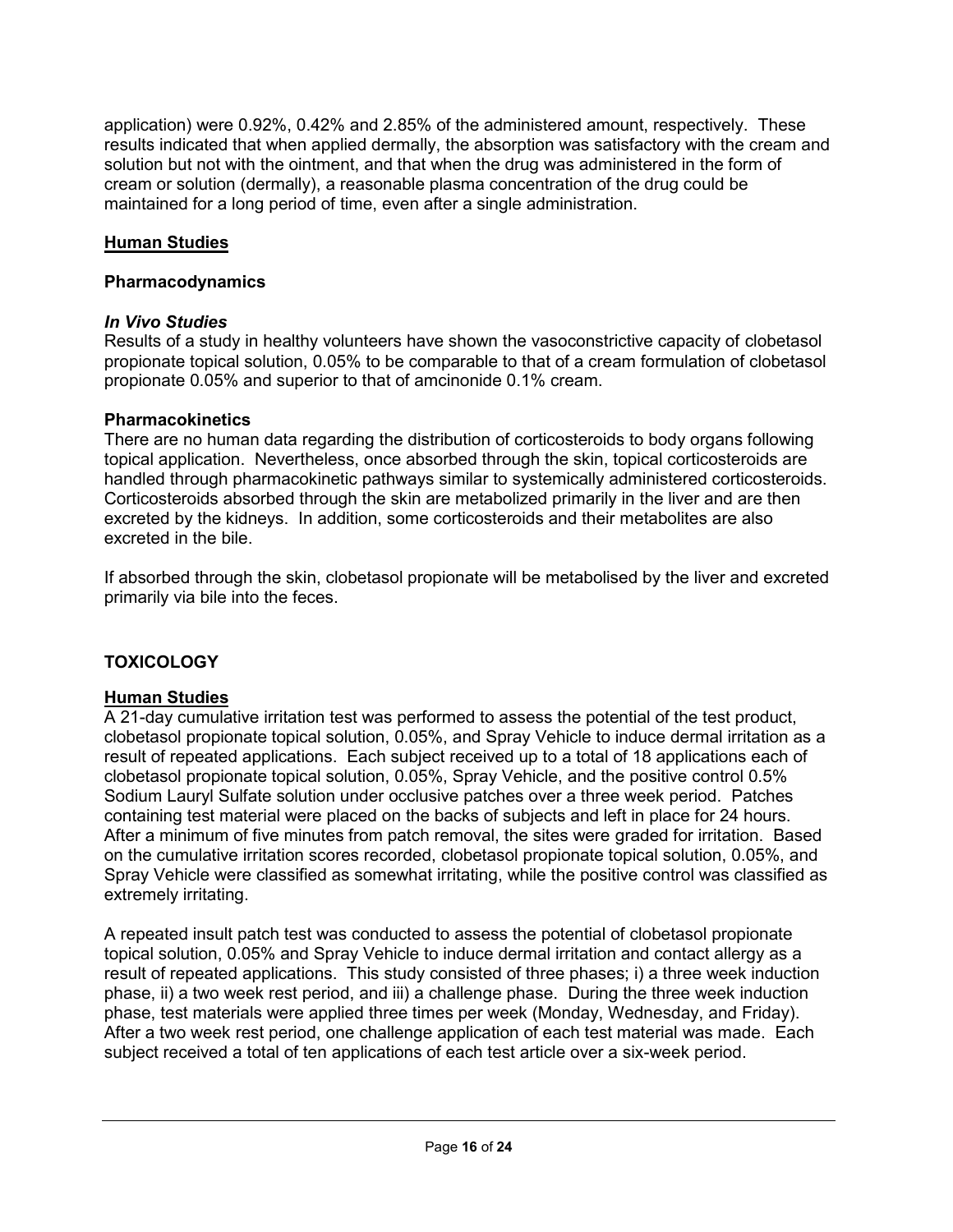During the induction phase the majority of reactions were rated as no sign of irritation, slight erythema or noticeable erythema with slight irritation. During the challenge phase, the both test articles typically produced slight erythema, and clobetasol propionate topical solution, 0.05% and the Spray Vehicle were considered by the investigator to be somewhat irritating and not sensitizers.

A phototoxicity study was performed to assess the phototoxicity potential of clobetasol propionate topical solution, 0.05% and of the Spray Vehicle following exposure to UVA and UVB light. There was one Grade 1 reaction at the 48 hour post irradiation grading at sites for each of the test articles. All other grades at irradiated sites were zeroes. The scores for all nonirradiated sites and the irradiated control site were also all zeroes. Both the clobetasol propionate topical solution, 0.05% and the Spray Vehicle were considered by the investigator to be "not phototoxic."

A photocontact allergy study was performed to assess the safety and photocontact allergy potential of, clobetasol propionate topical solution, 0.05% and the Spray Vehicle. During the induction phase, all of the reactions at irradiated sites were rated as no sign of irritation, slight erythema, or noticeable erythema with slight irritation for both clobetasol propionate topical solution, 0.05% and for the Spray Vehicle. At non-irradiated sites the majority of reactions were no sign of irritation or very slight erythema, with only few graded as noticeable erythema with slight irritation for both products.

During the challenge phase, three subjects treated with clobetasol propionate topical solution, 0.05% had slight erythema that fell to no sign of irritation at the final assessment of the irradiated sites. In the Spray Vehicle group, four subjects had a reaction graded as slight erythema at the final grading and five subjects had either slight erythema or noticeable erythema with irritation that fell to no sign of irritation at the final grading. Both clobetasol propionate topical solution, 0.05% and the Spray Vehicle were considered not to cause photoallergy reactions by the investigator.

# **Animal Studies**

# **Acute Toxicity**

Acute toxicity was determined in mice and rats using subcutaneous, oral, and intraperitoneal routes. The animals received a single dose of different concentrations of clobetasol propionate and were observed for three consecutive weeks. The  $LD_{50}$  value obtained by the subcutaneous route in mice was 81.7 mg/kg for all animals. None of the mice died after oral administration up to 3 g/kg. The  $LD_{50}$  value obtained by the intraperitoneal route in mice was 156 mg/kg for males and 118 mg/kg for females. The subcutaneous  $LD_{50}$  value for male rats was 397 mg/kg and 366 mg/kg for female rats. None of the rats died after oral administration up to 3 g/kg. The  $LD_{50}$ value by the intraperitoneal route for male rats was 414 mg/kg and 351 mg/kg for females rats. (Kuramoto 1975).

# **Repeated Dose Toxicity**

Using clobetasol propionate topical solution, 0.05%, a no observed effect dose level (NOEL) of 150 mg formulation/kg/day (safety factor of 0.9) was established for systemic toxicity in a 90-day subchronic micropig study. In a dermal toxicity study with Hanford minipigs, doses of 60, 120 and 240 mg/kg/day (safety factor 0.3, 0.65, 1.3, respectively) of clobetasol propionate topical solution, 0.05%, were applied for nine months followed by a one month recovery. Treatment related decreases in body weight and histopathological findings precluded the determination of a NOEL in this study.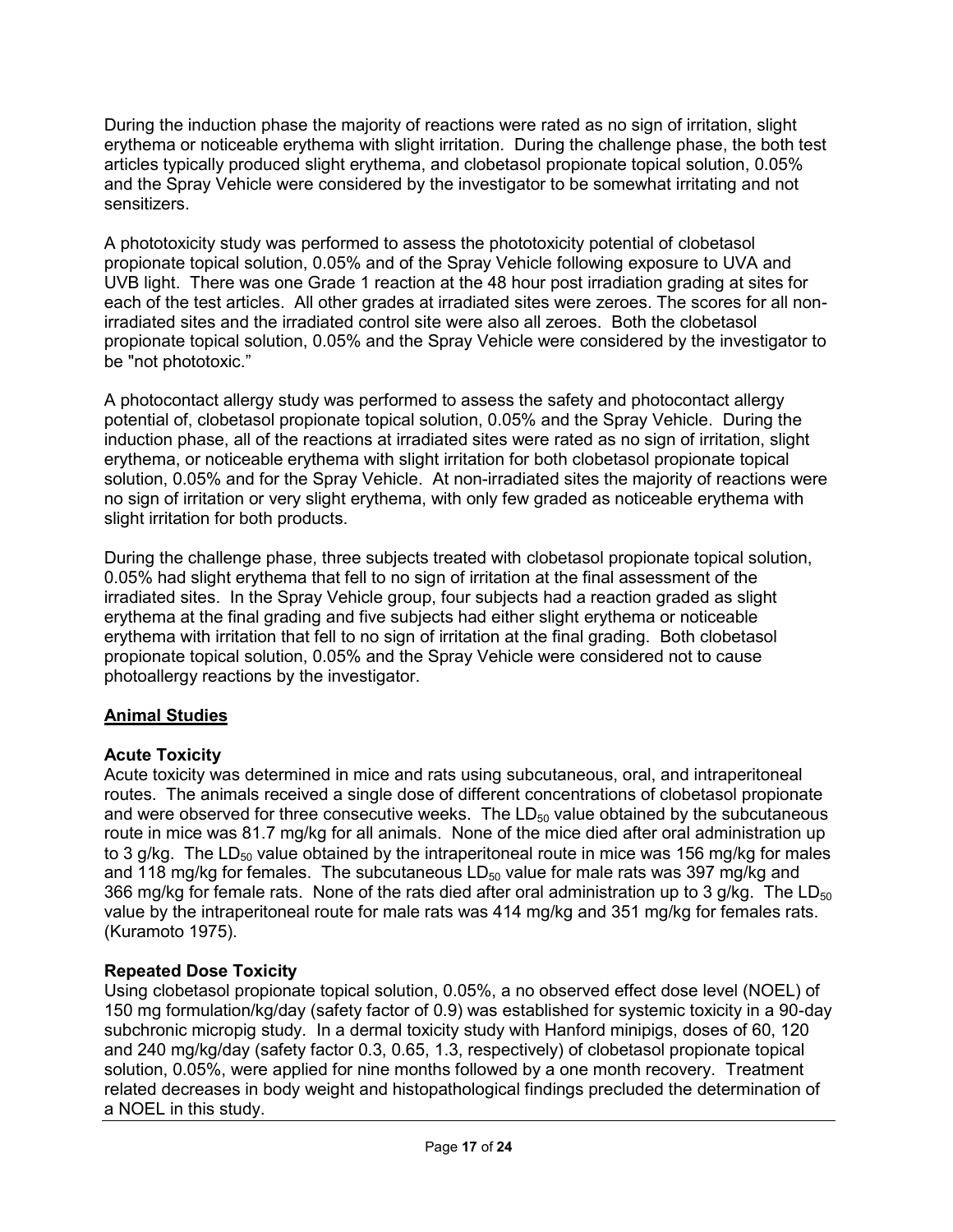A 90-day dermal irritation study was conducted in Sprague Dawley rats. Concentration of clobetasol propionate was varied to produce 0.001%, 0.005%, 0.015%, and 0.05% sprays. Dosing was rotated between two 20  $\text{cm}^2$  sites on the back and a constant volume of 0.16 mL/kg/dose (800 mg formulation/m<sup>2</sup>/dose) was chosen based on the results a vehicle dose range finding study that found 0.24 mL/kg/dose could be tolerated in rats for 14 days. Based on the results of this study, the no-observed-adverse-effect (NOAEL) level was considered to be the 0.001% or 0.13 mg/kg (safety factor of 0.007). The effects noted during or at the end of the treatment period were reversible and most resolved almost completely by the end of a one month recovery period.

### **Carcinogenicity**

Few animal studies have been performed to evaluate the carcinogenic potential of isopropyl myristate and there are no detailed systemic absorption data for this compound in humans or animals.

No classical animal studies have been performed to evaluate the carcinogenic potential of clobetasol propionate.

One 18-month study was performed in mice to evaluate the carcinogenic potential of fluticasone propionate (medium-potency corticosteroid) when given topically as a 0.05% ointment. No evidence of carcinogenicity was found in this study. No evidence of pre-neoplastic lesions was noted in a 6-month toxicity study performed with clobetasol propionate by the subcutaneous route in rats.

### **Mutagenicity**

Clobetasol propionate was negative in the *in vivo* mammalian erythrocyte micronucleus test and in the *in vitro* mammalian chromosome aberration test conducted.

### **Reproductive Toxicity**

Segment I fertility studies in rats following oral administration at doses up to 50 mcg/kg per day revealed an increase in the number of the resorbed embryos and a decrease in the number of living foetuses at the highest dose.

In another Segment I study, male rats were dosed subcutaneously twice daily beginning 70 days before cohabitation and continuing through the day before sacrifice and female rats were dosed twice daily beginning 15 days before cohabitation and continuing through Day 7 of presumed gestation. A dosage level of less than 12.5 mcg/kg/day clobetasol propionate (safety factor 0.03) was considered to be the NOEL for paternal and maternal general toxicity and male reproductive toxicity. The female reproductive NOEL was 12.5 mcg/kg/day (safety factor 0.03).

Segment II teratogenicity studies in mice, rats and rabbits showed clobetasol propionate to be teratogenic when administered sub-cutaneously or topically. Abnormalities seen include fetal immaturity and several malformations, cleft palate, cranioschisis and skeletal abnormalities, in combination with maternal toxicity. There are no adequate and well-controlled studies in pregnant women.

A Segment II study was performed in rats using Clobetasol Propionate Lotion applied dermally at dose levels of 0.05, 0.15, and 0.5 mg/kg/day. Dose-related maternal and fetal toxicity was observed, and fetal immaturity was observed at all dose levels. A variety of fetal malformations were observed at 0.15 and 0.5 mg/kg/day, in combination with maternal toxicity.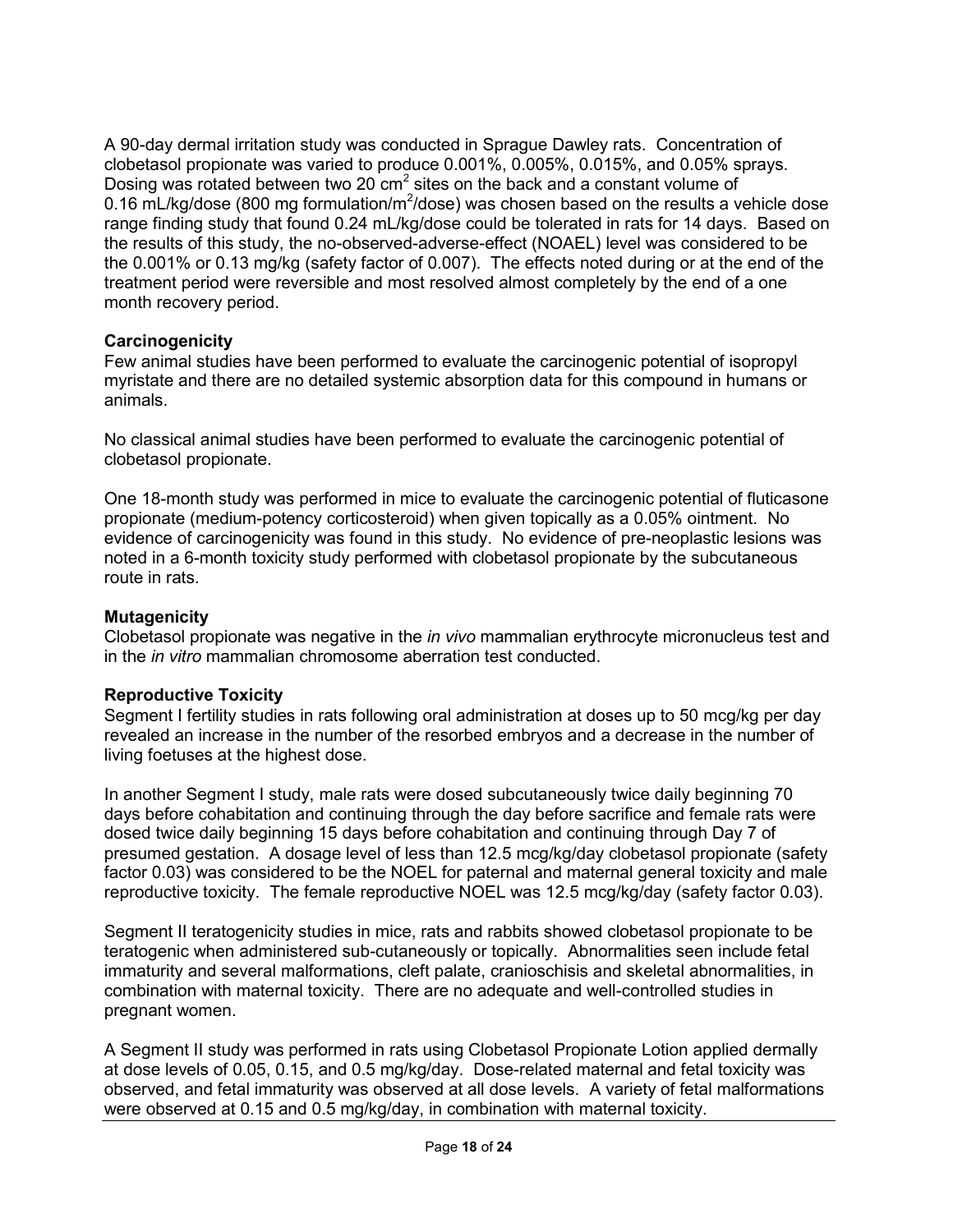In a Segment III study, females were dosed with clobetasol propionate suspended in 0.04% Tween<sup>®</sup> 80 in saline administered subcutaneously from Day 7 of presumed gestation through Day 20 postpartum or Day 24 presumed gestation for those rats that did not deliver a litter. The maternal NOEL for clobetasol propionate was less than 12.5 g/kg/day (safety factor 0.03) due to reduced body weight gain and feed consumption during the gestation period. The reproductive NOEL in the dams was 25 g/kg/day (safety factor 0.07). The NOAEL for viability and growth in the offspring was 12.5 g/kg/day (safety factor 0.03).

## **Local Tolerance**

Results from special toxicity studies evaluating primary dermal and ocular irritation potential showed that clobetasol propionate topical solution, 0.05% is not a skin irritant or a skin sensitizer, but does produce moderate irritation in the Kay and Calandra Ocular Evaluation.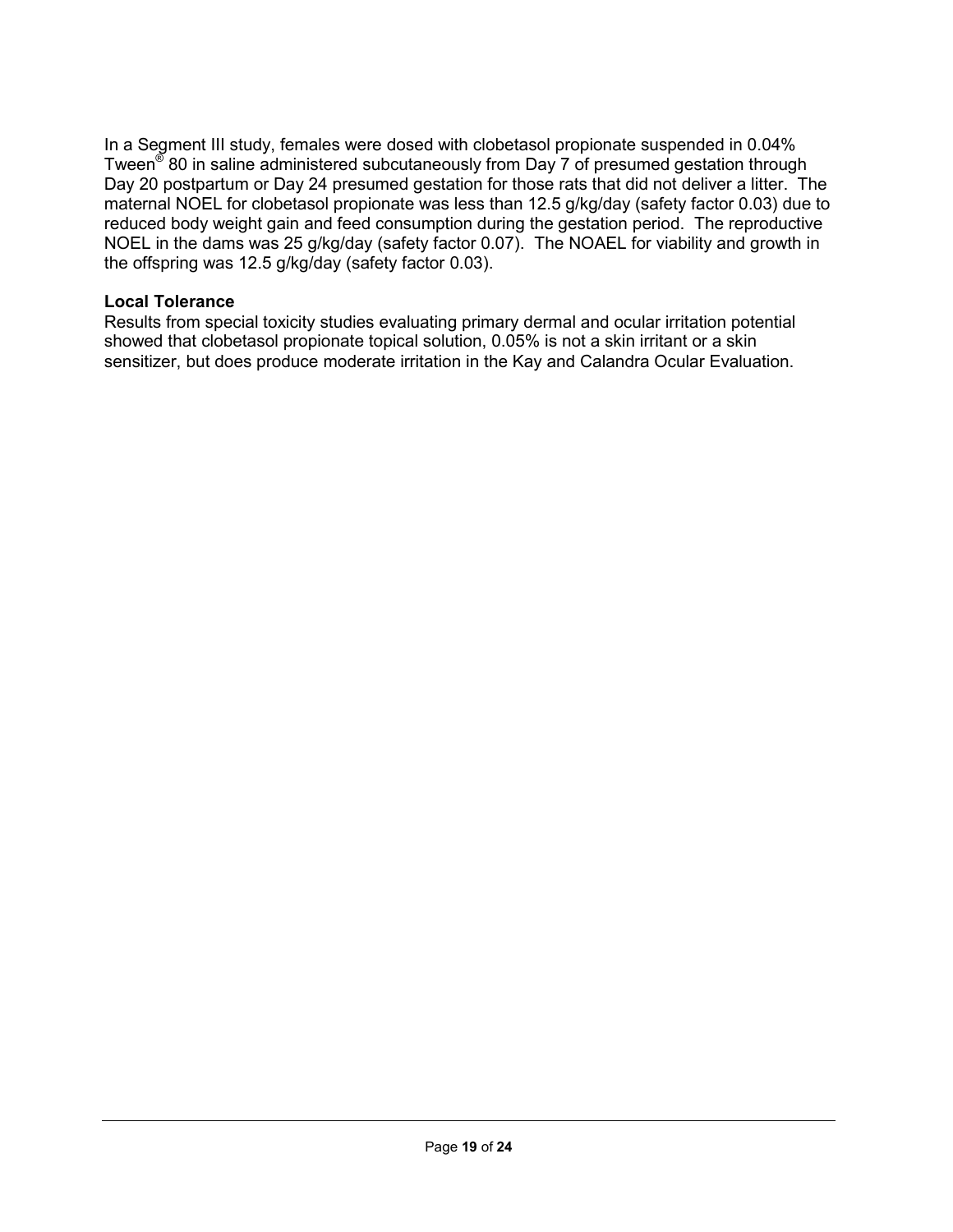## <span id="page-19-0"></span>**REFERENCES**

- 1. Bäck O, Egelrud T. Topical glucocorticoids and suppression of contact sensitivity. A mouse bioassay of anti-inflammatory effects. Br. J. Dermatol 1985;112:539-545.
- 2. Finnen JM, Herdman ML, Shuster S. Induction of drug metabolizing enzymes in the skin by topical steroids. J Steroid Biochem 1984; 20:1169-1173.
- 3. Kuramoto M, Ishimura Y, Morimoto J, Lee SY, Okubo T. Study on the toxicity of clobetasol 17-propionate: 1. Acute toxicity by oral, subcutaneous and intraperitoneal applications and subacute and chronic toxicities by subcutaneous successive applications in rats. Shikoku Igaku Zhassi 1975a; 31(6):377-98.
- 4. Kuramoto M, Ishimura Y, Morimoto J, Lee SY, Okubo T. Study on the toxicity of clobetasol 17-propionate 2 - Toxicities of clobetasol 17-propionate by percutaneous successive one and three month applications in rats. Shikoku Igaku Zhassi 1975b;31(6):399-416.
- 5. Kuramoto M, Tanaka M, Ai S, Shigemi F, Takeda K, Oguro S, Matsuura H. Reproductive effects of clobetasol-17-propionate after administration to rats during the perinatal and lactation periods. Kosi to Rinsho 1977; 11(1):17-36.
- 6. Schimmer BP, Parker KL. Adrenocorticotropic hormone: adrenocortical steroids and their synthetic analogs; inhibitors of the synthesis and actions of adrenocortical hormones. In: Hardman JG, Limbird LE, eds. Goodman and Gilman's The pharmacological basis of therapeutics. New York: McGraw Hill, 2001:1649-77.
- 7. Shimo T, Takahara Y, Noguchi Y, Mukawa A, Kato H, Ito Y. Comparative toxicity test of dexamethasone valerate (DV-17) and other steroid ointments in rats. J Toxicol Sci 1982;7 (Supp 1):15-33.
- 8. Study TI01-01008. A Randomized, Double Blind, Vehicle Controlled, Parallel Group Study of the Safety and Efficacy of Clobetasol Propionate 0.05% Spray versus its Vehicle Spray in the Treatment of Plaque Psoriasis. (Unpublished data)
- 9. Study TI01-01010. A Randomized, Double Blind, Vehicle Controlled, Parallel Group Study of the Safety and Efficacy of Clobetasol Propionate 0.05% Spray versus its Vehicle Spray in the Treatment of Plaque Psoriasis. (Unpublished Data)
- 10. Yawalkar S, Wiesenberg-Boettcher I, Gibson JR, Siskin SB, Pignat W. Dermatopharmacologic investigations of halobetasol propionate in comparison with clobetasol 17-propionate. J Am Acad Dermatol 1991; 25(6):1137-44.
- 11. Product Monograph <sup>Pr</sup>Clobex<sup>®</sup> Spray (Clobetasol Propionate Solution), 0.05% w/w. Galderma Canada Inc. Date of Revision: September 11, 2017 (Control # 204859).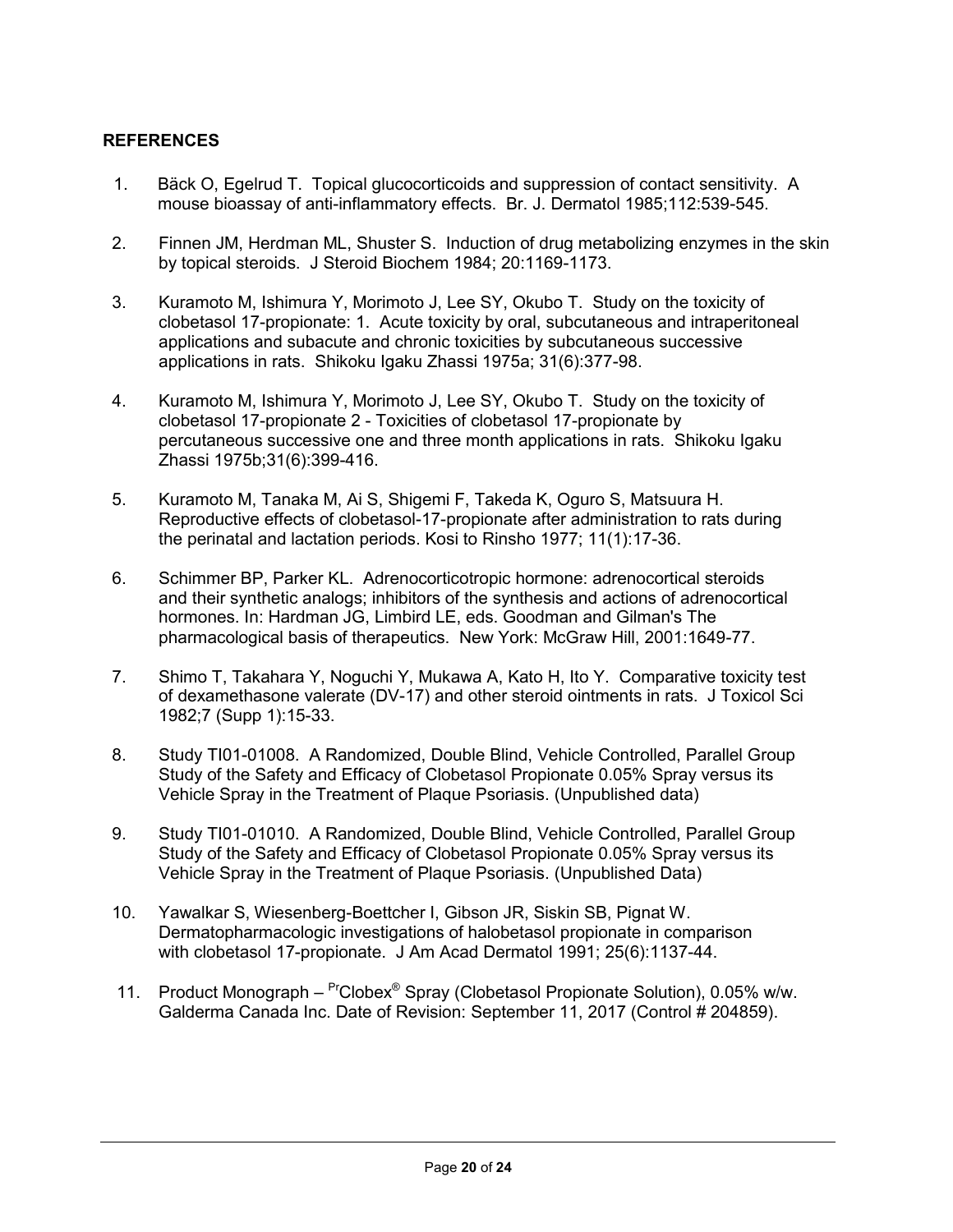#### <span id="page-20-0"></span>**PART III: CONSUMER INFORMATION**

**PrAPO-CLOBETASOL SPRAY Clobetasol Propionate Topical Solution USP**

**This leaflet is part III of a three-part "Product Monograph" published when APO-CLOBETASOL SPRAY was approved for sale in Canada and is designed specifically for Consumers. This leaflet is a summary and will not tell you everything about APO-CLOBETASOL SPRAY. Contact your doctor or pharmacist if you have any questions about the drug.**

#### **ABOUT THIS MEDICATION**

#### **What the medication is used for:**

 the treatment of moderate to severe plaque type psoriasis in adults, aged 18 years and older.

#### **What it does:**

APO-CLOBETASOL SPRAY works to reduce redness, scaling, and itching that occur with psoriasis.

#### **When it should not be used:**

Do not use if you are allergic to clobetasol propionate or to any other ingredients in APO-CLOBETASOL SPRAY or any other corticosteroids. Ask your doctor or pharmacist if you need a list of other corticosteroids.

Do not use if you have untreated tubercular and other bacterial, fungal, or viral infections (such as herpes simplex, chicken pox, or vaccinations).

#### **What the medicinal ingredient is:**

clobetasol propionate.

#### **What the nonmedicinal ingredients are:**

APO-CLOBETASOL SPRAY contains ethyl alcohol. Nonmedicinal ingredients: alcohol, isopropyl myristate, sodium lauryl sulphate, and undecylenic acid.

#### **What dosage forms it comes in:**

APO-CLOBETASOL SPRAY is a spray formulation for the skin that comes in 59 mL (50 g) bottles. Each gram of spray contains 0.5 mg of clobetasol propionate.

#### **WARNINGS AND PRECAUTIONS**

#### **BEFORE you use APO-CLOBETASOL SPRAY talk to your doctor or pharmacist if:**

- you are allergic to any of the ingredients in APO-CLOBETASOL SPRAY.
- you are less than 18 years of age. APO-CLOBETASOL SPRAY is not recommended for use by children under 18 years of age.
- You have weak immune response
- you have acne rosacea or acne vulgaris
- you need to have any surgery for any reason including dental surgery.
- you have plaques around your mouth, underarms, anus, or genitals.
- you have fungal or bacterial infection
- you are pregnant, think you are pregnant, plan to be pregnant, or are nursing an infant. Your doctor will decide with you whether the benefits in using APO-CLOBETASOL SPRAY will be greater than the risks. If possible, delay treatment with APO-CLOBETASOL SPRAY until after the baby is born.

APO-CLOBETASOL SPRAY is not for long-term use. Use APO-CLOBETASOL SPRAY for the minimum amount of time necessary. Intermittent use of this product has not been studied. Not to be used with occlusive dressing or to be applied to a large area and its use may cause reversible adrenal suppression (shut down of adrenal glands).

#### **INTERACTIONS WITH THIS MEDICATION**

There are no known interactions with this medication, but please tell your doctor or pharmacist about other medications, that you are taking or are planning to take, including nonprescription drugs, vitamins, and natural health products.

#### **PROPER USE OF THIS MEDICATION**

#### **Usual dose:**

Apply twice daily, once in the morning and once at night. Use only enough to cover the affected areas. Make sure that you use APO-CLOBETASOL SPRAY exactly as directed by your doctor.

Before applying APO-CLOBETASOL SPRAY, wash the area to be treated with a mild cleanser, pat dry, and wait several minutes.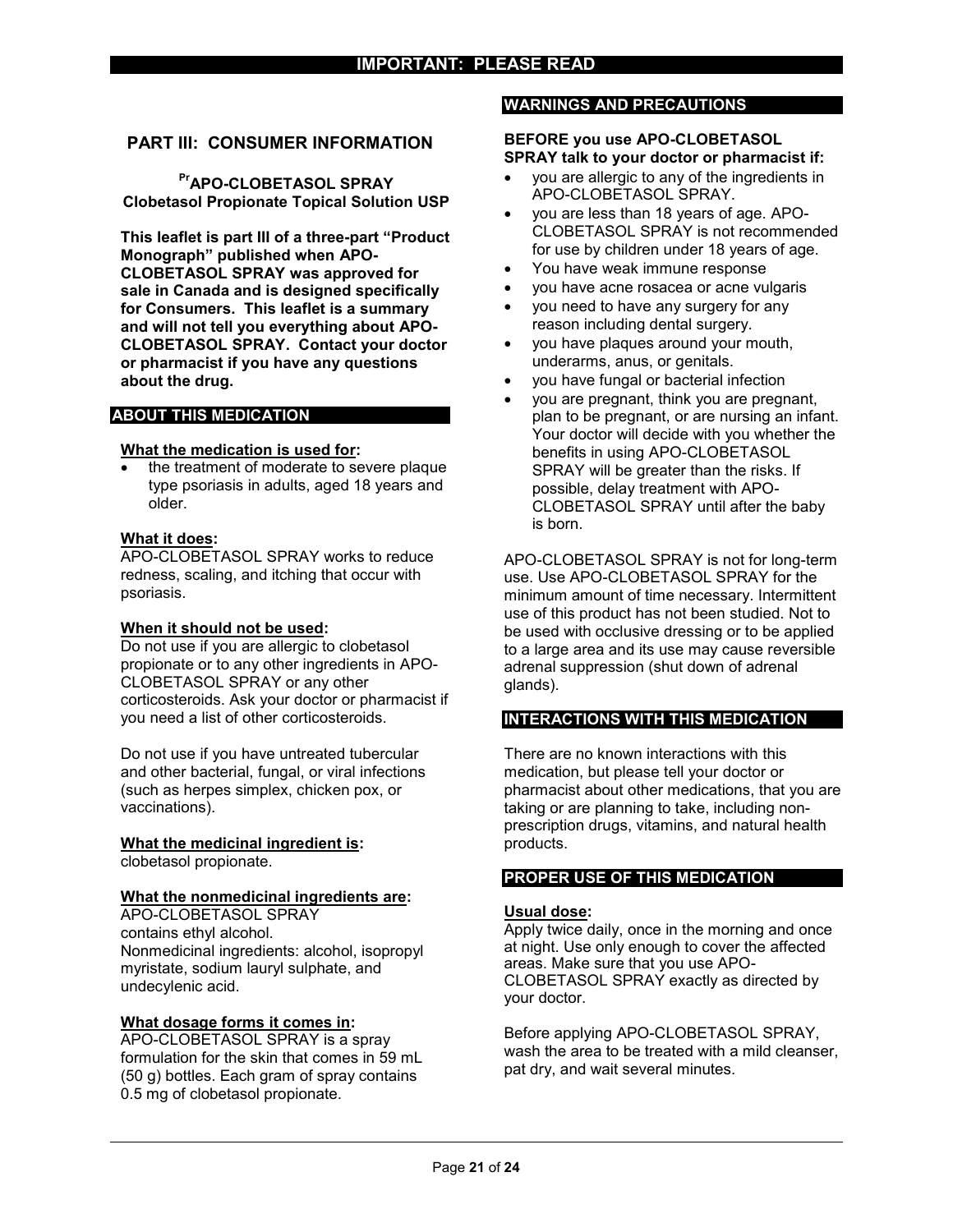#### **How to use APO-CLOBETASOL SPRAY:**

Please read the following instructions before using APO-CLOBETASOL SPRAY, 0.05%. The terms described in the figure below (Fig.1) will help you understand these instructions.



When you receive APO-CLOBETASOL SPRAY the Directional Spray Nozzle is in the "locked" position (see Fig. 2).



To use APO-CLOBETASOL SPRAY follow Steps 1 through 3.

Step 1: Grip the sides of the Pump Top with one hand and use your second hand to point the Directional Spray Nozzle where you want the spray to go (see Fig. 3). The spray will be delivered through the nozzle opening at the end of the Directional Spray Nozzle.







Step 3: Spray only enough to cover affected area. Rub gently to ensure even coverage. Do not apply APO-CLOBETASOL SPRAY to your face, underarms or groin and avoid contact with eyes and lips (see Fig. 5).



The maximum recommended single dose should not exceed 3.6 mL (about  $\frac{3}{4}$  of a teaspoon), or 23 sprays (each pump spray is about 0.16 mL).

Single application not to exceed 20% body surface area.

Wash your hands after applying APO-CLOBETASOL SPRAY.

DO NOT APPLY MORE THAN THE PRESCRIBED AMOUNT (50 g or one complete bottle of spray) per week maximum.

Not to be used with occlusive dressings.

Stop using APO-CLOBETASOL SPRAY as soon as your plaques have healed. After four weeks, you must stop using the product, even if you are not completely healed, and speak to your doctor.

APO-CLOBETASOL SPRAY is for external use only. Avoid getting it in your eyes and mouth.

APO-CLOBETASOL SPRAY is flammable. Avoid using it near sources of heat or open flame.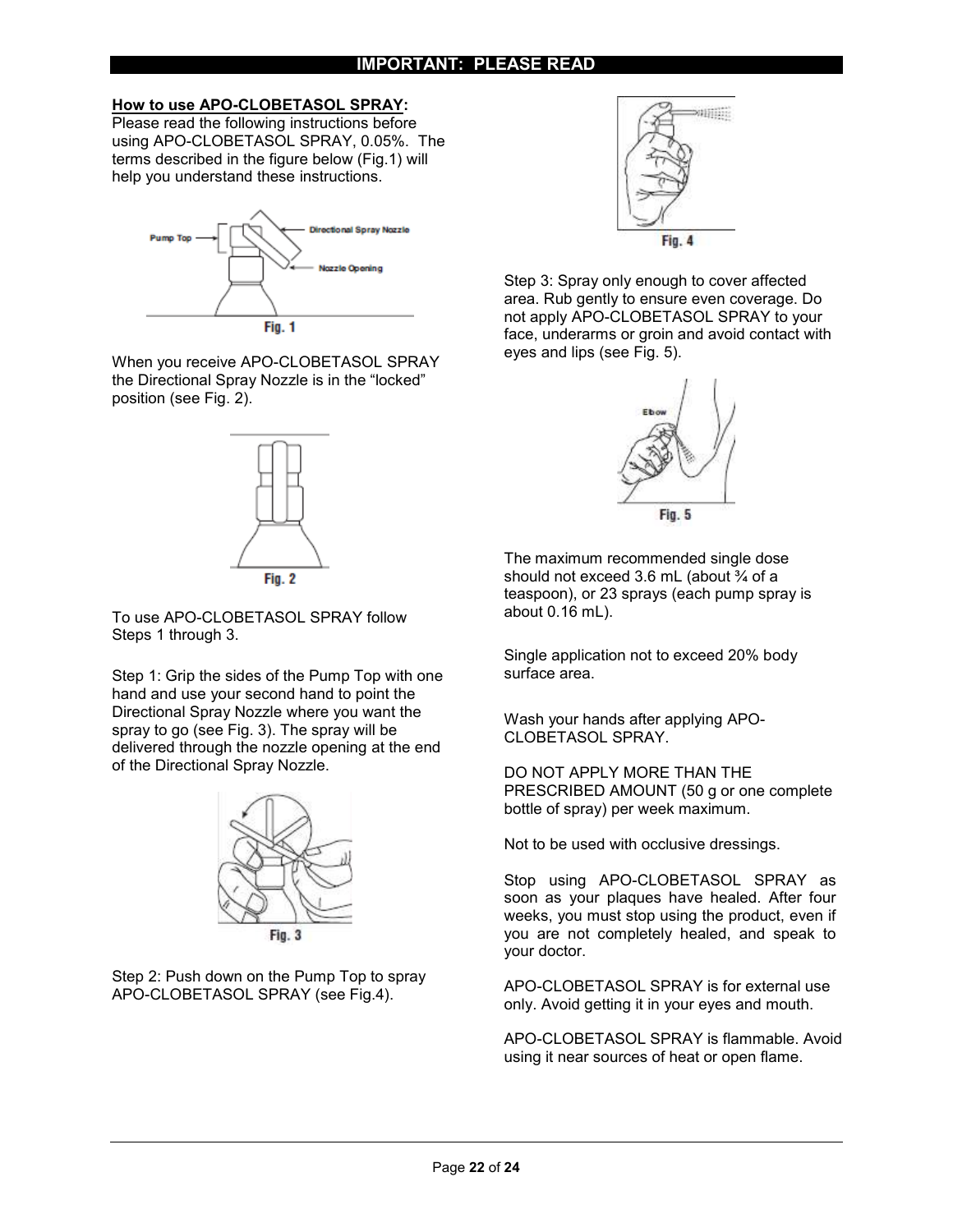$\Gamma$ 

#### **Overdose:**

If you or a child has taken too much APO-CLOBETASOL SPRAY, contact your healthcare professional, hospital emergency department or regional Poison Control Centre immediately, even if there are no symptoms.

#### **Missed Dose:**

If you forget to apply APO-CLOBETASOL SPRAY at the scheduled time, use it as soon as you remember. Then go back to your regular schedule. If it is about time for your next dose, apply just that one dose, and continue with your regular schedule the next day. Do not make up the missed dose. If you miss several doses, tell your doctor.

#### **SIDE EFFECTS AND WHAT TO DO ABOUT THEM**

The most common side effects with APO-CLOBETASOL SPRAY include burning or itching at the site of application. Other possible side effects include dry skin, thinning of skin, pain, or darkening of the skin around the plaque being treated. Usually, these side effects are mild.

APO-CLOBETASOL SPRAY can pass through your skin. Too much APO-CLOBETASOL SPRAY passing through your skin can shut down your adrenal glands. This may happen if you use too much APO-CLOBETASOL SPRAY or if you use it for too long, but it can happen with correct use. If your adrenal glands shut down, they may not start working right away after you stop using APO-CLOBETASOL SPRAY. Shutting down of the adrenal glands can cause nausea, vomiting, fever, low blood pressure, heart attack and even death because your body cannot adequately respond to stress or illness. Your doctor may do special blood and urine tests to check your adrenal gland function while you are using APO-CLOBETASOL SPRAY.

APO-CLOBETASOL SPRAY may hide symptoms of infections, may cause inactive infections to become active, and may cause infections by normally inoffensive organisms due to lowered body resistance.

If APO-CLOBETASOL SPRAY is applied too close to the eye, it may increase chance of increased eye pressure.

| Serious side effects and what to do about<br>them |                                                                                                                                                                                      |                                                        |                 |                                                 |  |
|---------------------------------------------------|--------------------------------------------------------------------------------------------------------------------------------------------------------------------------------------|--------------------------------------------------------|-----------------|-------------------------------------------------|--|
| Symptom / effect                                  |                                                                                                                                                                                      | Talk to your Stop taking<br>healthcare<br>professional |                 | drug and<br>get<br>immediate<br>medical<br>help |  |
|                                                   |                                                                                                                                                                                      | Only if<br>severe                                      | In all<br>cases |                                                 |  |
| Common                                            | Burning or<br>irritation at<br>the site                                                                                                                                              |                                                        |                 |                                                 |  |
| Uncommon                                          | Nausea<br>Vomiting<br>Fever<br>Dizziness<br>(adrenal<br>suppression)<br>Worsening of<br>psoriasis<br>(red, scaly,<br>thick patches<br>of skin)<br>Wounds that<br>are slow to<br>heal |                                                        |                 |                                                 |  |

*This is not a complete list of side effects. For any unexpected effects while taking APO-CLOBETASOL SPRAY, contact your doctor or pharmacist.*

#### **HOW TO STORE IT**

Store at room temperature (15°C to 30°C). Protect from freezing. Do not refrigerate. Keep tightly closed. The spray is flammable, and must be kept away from heat or flame.

Keep in a safe place out of the reach and sight of children.

Discard 28 days after receipt from pharmacist.

#### **Reporting Side Effects**

You can report any suspected side effects associated with the use of health products to Health Canada by:

 Visiting the Web page on Adverse Reaction Reporting (https://www.canada.ca/en/healthcanada/services/drugs-healthproducts/medeffect-canada/adverse-reactionreporting.html) for information on how to report online, by mail or by fax; or Calling toll-free at 1-866-234-2345.